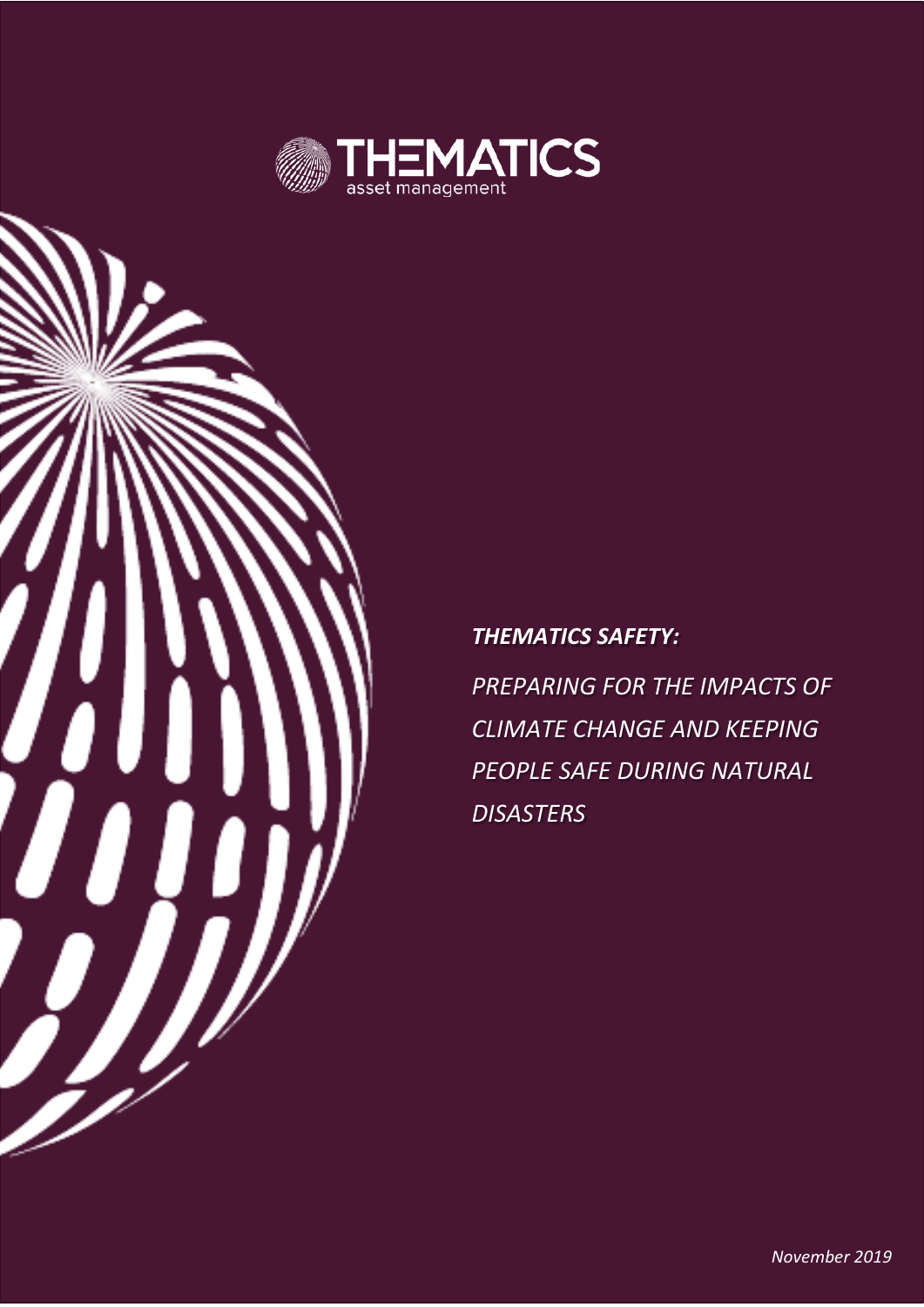# SAFEGUARDING OUR FUTURE

The purpose of this paper is to highlight the growing threat of natural disasters to human safety and explore how technological innovation and adaptation are enabling an effective response.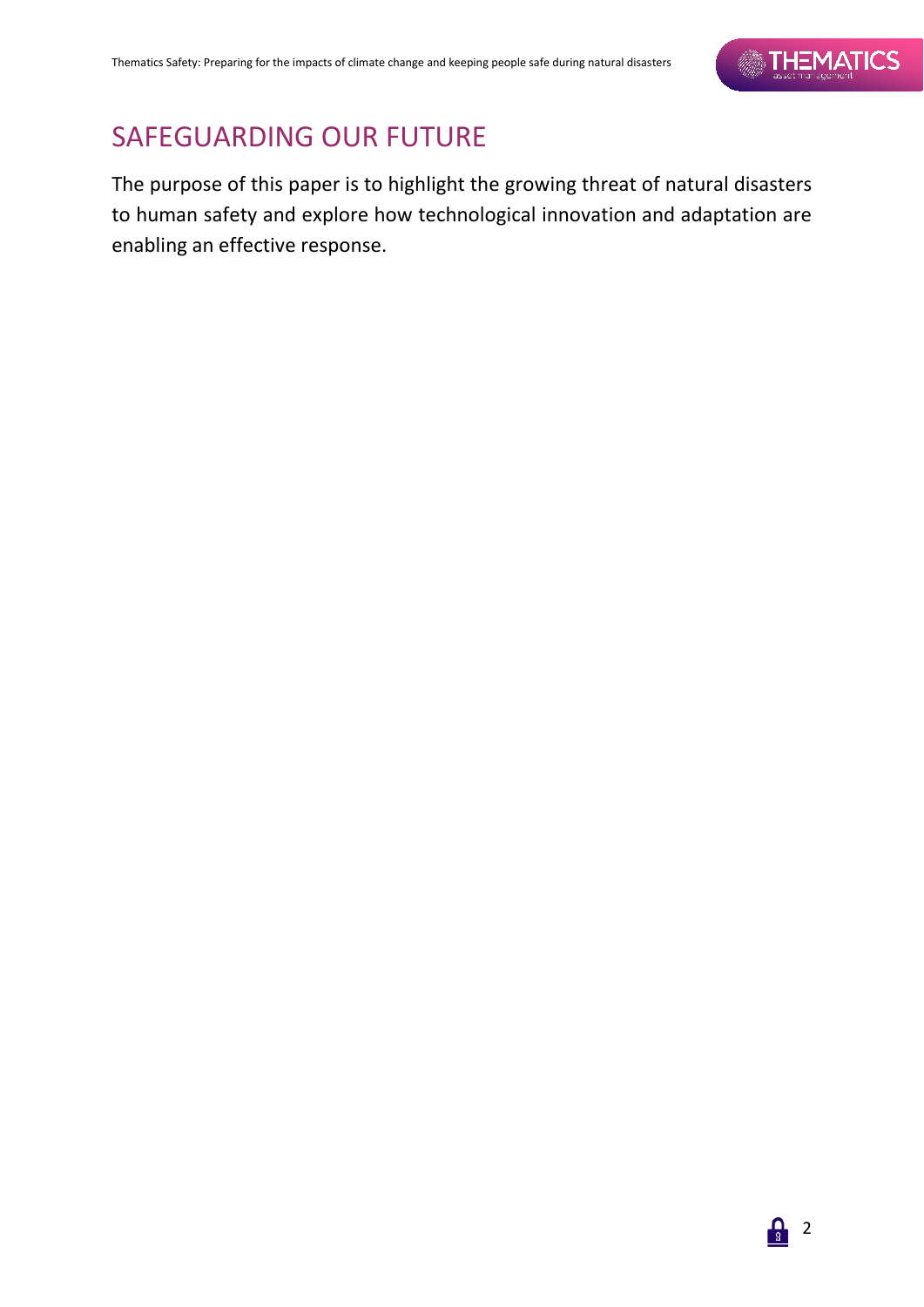# **CONTENTS**

| Page 04: | The primary forces that are driving the need for human safety                     |
|----------|-----------------------------------------------------------------------------------|
| Page 05: | Responding to event-driven disasters, from man-made events to climate change      |
| Page 07: | The impact of climate change as manifested through hurricane intensification      |
| Page 09: | Case study, Everbridge: Responding to natural disasters and other critical events |
| Page 15: | Case study, Generac: Managing the supply of power responsibly during a crisis     |
| Page 22: | Investing in tomorrow's world, today                                              |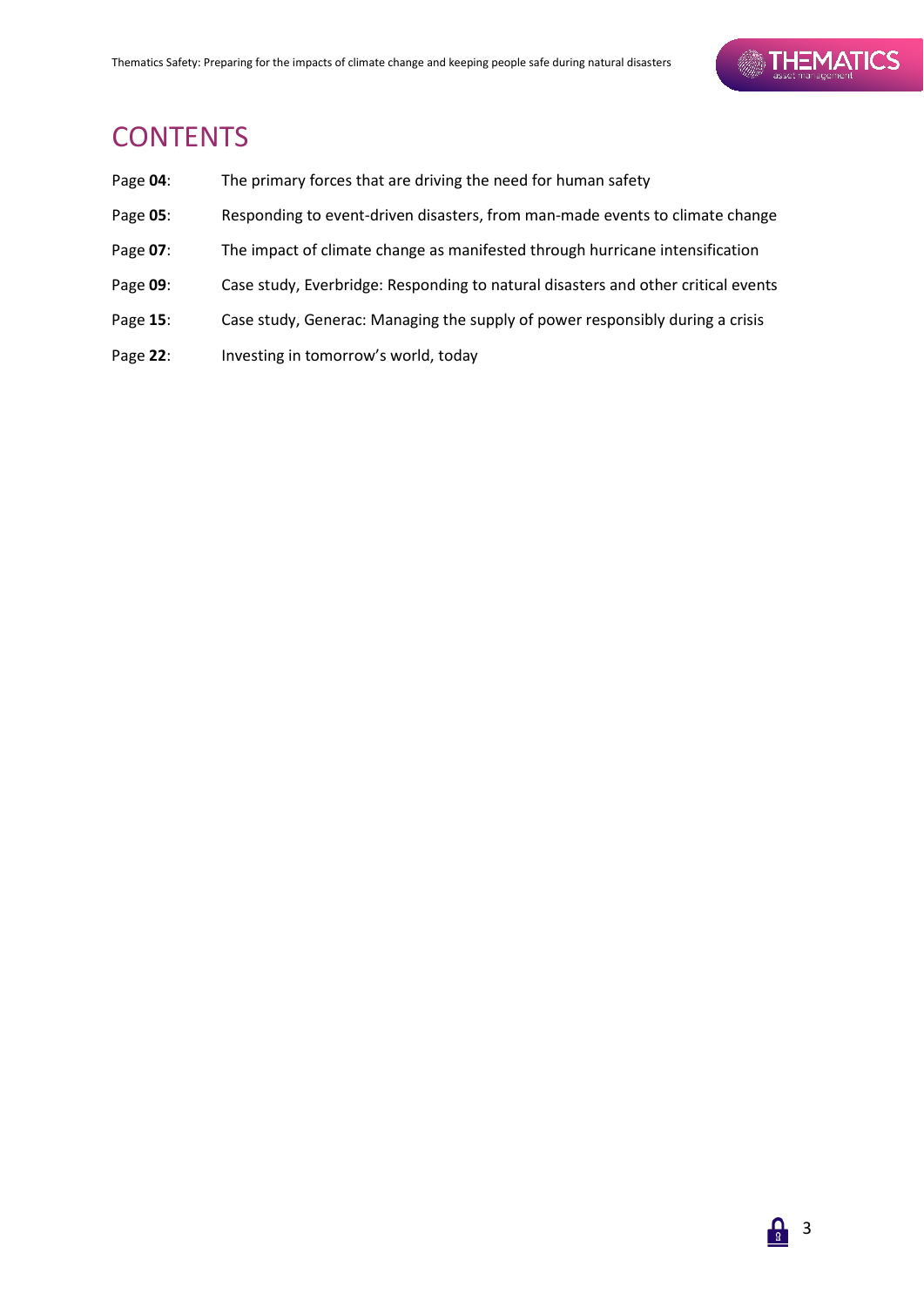# THE PRIMARY FORCES THAT ARE DRIVING THE NEED FOR HUMAN SAFETY

Increased urbanisation. An ageing and shrinking workforce. Adaptation to climate change. These are some of the long-term structural shifts that we see today and that we anticipate will continue to change the way we live and work in the future.

At Thematics Asset Management, we have identified specific themes that, with the right investment, will help us find solutions to respond to these challenges. We focus on markets that are growing faster than the broader global economy due to a range of long-term, secular growth drivers – contributors to the economy that remain consistent over time rather than based on seasonal or cyclical trends. Our themes include Water, Safety and AI & Robotics.

Take Safety, for example. During hurricane season in the US, a severe storm can knock out the power supply for days and put large numbers of people in extreme danger. One of the adverse impacts of climate change is the intensification of hurricanes in the North Atlantic – and the devastation that these severe weather events can inflict is only likely to increase in the future.

Climate change holds many safety implications. In the summer of 2018, farmers across northern and central Europe – from the Netherlands to Belarus – faced crop failure and bankruptcy following the most intense heatwave and drought for many years. In the US, while climate change is extending the now familiar drought situation in California, decades of poor forest and land management have rendered the state a tinderbox. More and more Californians are living in remote, fire-prone areas of the state, doing too little to make their houses and communities resilient in the face of fire danger.

With human lives at stake, demand is finally increasing for the technologies and services that can help people to find secure locations when their lives are threatened and to keep basic services operational 'when the lights go out'.

### A sense of purpose

From an investment perspective, exposure to themes such as Safety is one thing. Yet, rather than just passively investing in a thematic index, we seek out the businesses that will be at the forefront of these long-term themes. We identify the companies best positioned to benefit from the 'primary forces' which are believed to be the root causes of global disruption – namely demographics, innovation, globalisation and scarcity.

We've found that our clients respond well to our approach – not only understanding what it is they are investing in, but also gaining a sense of purpose through their investments. When clients invest in Safety, for example, they are investing in companies that participate in the provision of back-up solarpower generation and location-based services – technology that has the potential to save lives. So, it is not only a financial investment; it is something that also contributes to the greater good of society.

This is just one reason why Thematics Asset Management is a signatory of the UN Principles for Responsible Investment, one of the world's leading initiatives promoting responsible investments.

Over the following pages, we explore the innovations needed when safeguarding human lives during event-driven disasters and highlight some of the companies that we believe are leading the way in developing services and technologies that are providing an effective response.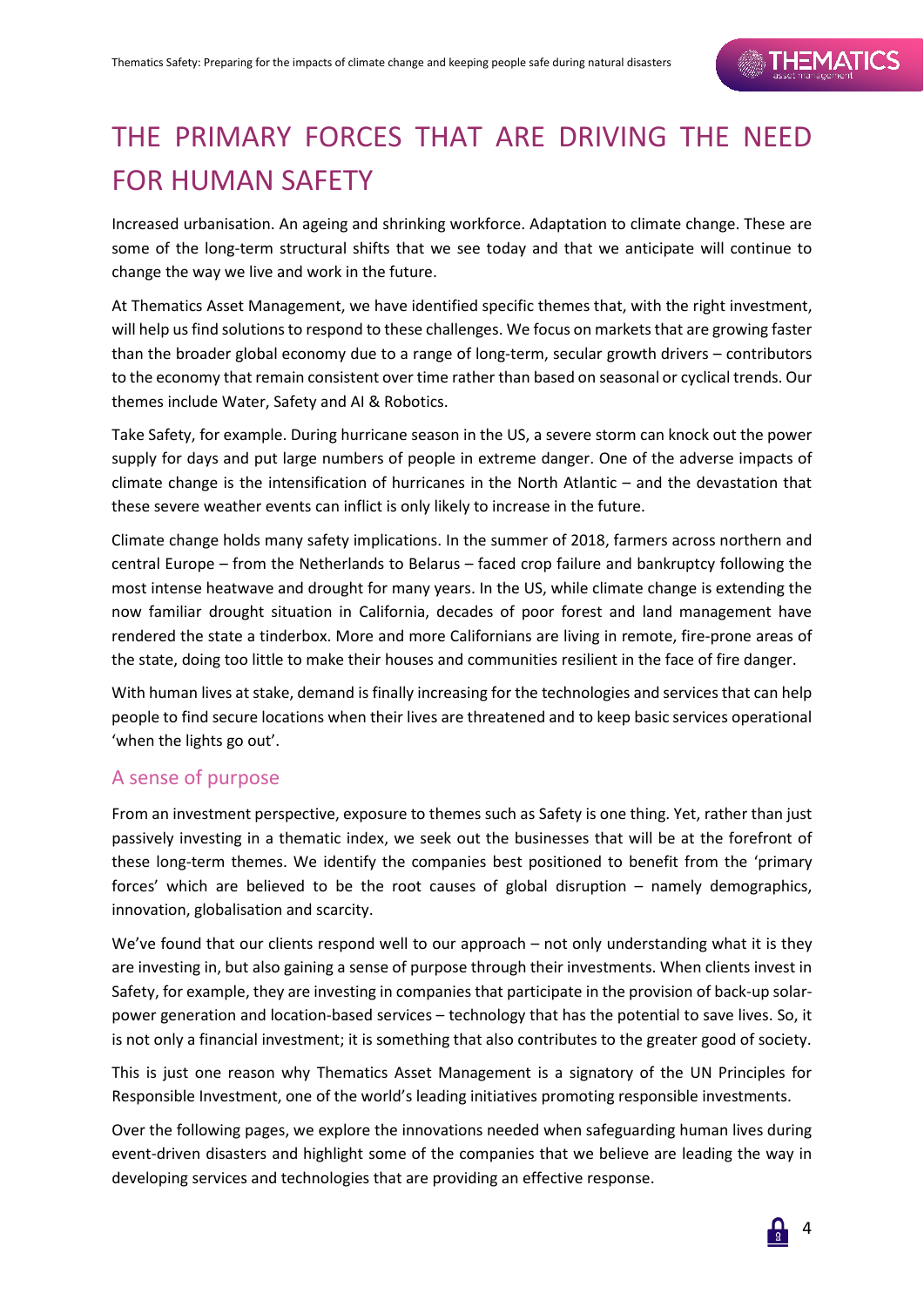# RESPONDING TO EVENT-DRIVEN DISASTERS, FROM MAN-MADE EVENTS TO CLIMATE CHANGE

Safety is a primary human need. In psychology and motivational theory, safety is a basic need in Maslow's hierarchy of needs. This includes factors such as security, law and order, protection from elements and freedom from fear.

The concept of 'human security' was articulated in the United Nations Development Programme (UNDP) 1994 Human Development Report. Thereafter, it became part of the discourse of international politics, culminating in the creation of the Commission on Human Security in 2001.

Human security debates and policies have tended to focus more on human-made disasters, such as armed conflicts and human rights abuses. Yet the threats that people struggle with following a natural disaster are similar: for example, we experience 'fear' during earthquake aftershocks, along with the potential for deteriorating social order. We also experience 'want' for the provision of basic services when we lack food, water and shelter.

Natural disasters kill around 90,000 people annually and affect close to [1](#page-4-0)60 million people worldwide<sup>1</sup>. Furthermore, they strike all over the world: the Indian Ocean tsunami in 2004, Hurricane Katrina in the US in 2005, the Australian bushfires in 2009, the 2010 Haiti earthquake and the 2010 Pakistan floods. More than 700,000 people died as a result of disasters between the years [2](#page-4-1)005 and 2014<sup>2</sup>.

The impacts of natural disasters on people and society in affected areas are immediate and overwhelming. In 2017, the American Red Cross delivered more relief support than it had in the previous four years combined, responding to 242 significant disasters in the US alone<sup>2</sup>.



*ABOVE: The impact of natural disasters on humans (Source: WHO)*

<sup>&</sup>lt;sup>1</sup> [https://www.who.int/environmental\\_health\\_emergencies/natural\\_events/en/](https://www.who.int/environmental_health_emergencies/natural_events/en/)

<span id="page-4-1"></span><span id="page-4-0"></span><sup>2</sup> <https://www.weforum.org/agenda/2018/01/4-ways-technology-can-play-a-critical-role-in-disaster-response/>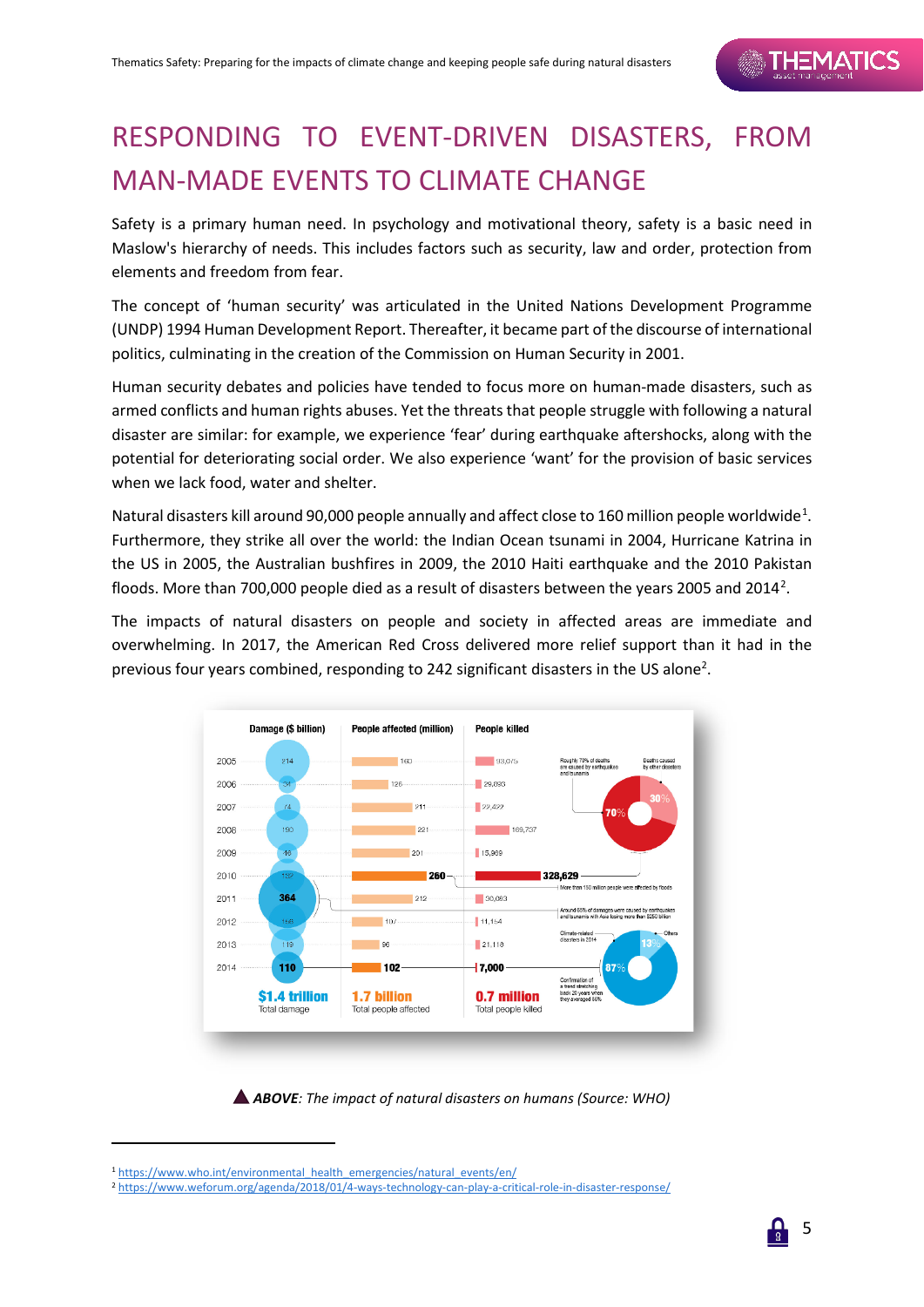

#### *ABOVE: Natural disasters by type/cause (Source: Munich Re)*

Of course, man-made disasters can inflict similar havoc and confusion. Since terrorists brought down New York's twin towers on 11 September 2001, there have been significant amounts of time, money and resources invested in finding better ways of communicating with people to keep them safe when major incidents occur.

Whether it's at the country, federal, state or municipal level, people need to be alerted when something serious is happening around them. They need to know when it's time to seek cover or move to another location – whatever they have to do to keep safe. After all, the whole purpose of human safety is to protect people.

Open communication is vital. When a natural disaster strikes, first responders must be ready to deploy anywhere on earth, at a moment's notice. For them and other public safety personnel, every second counts, and reliable connectivity is imperative to maintain seamless communication services.

The positive way to think about all of the above is to consider that, with every occurrence of a natural or man-made disaster, we get the opportunity to test our responsiveness and the applicability of our communications technology. These incidents fuel innovation in human safety and security, driving the need to find new ways to keep people safe – before, during and after the event.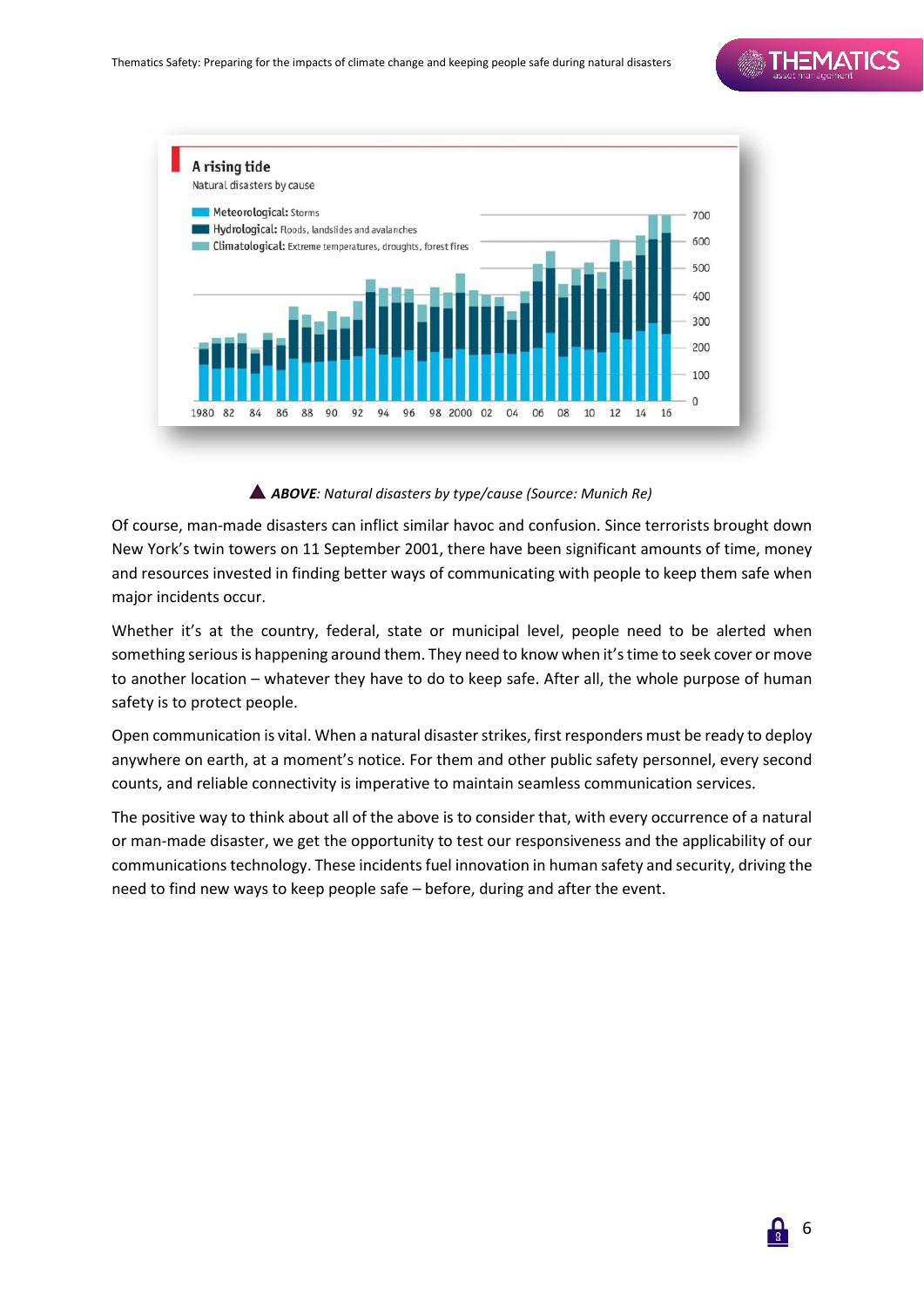# THE IMPACT OF CLIMATE CHANGE AS MANIFESTED THROUGH HURRICANE INTENSIFICATION

Adaptation to climate change is one of the long-term structural shifts that we see taking place today, and that we'll increasingly need to face tomorrow. It permeates the theme of human safety and securing human lives during a natural disaster.

For instance, consider the fact that while 2017 was the hottest year for the Earth's oceans, in 2018 oceans trended even hotter: April-June ocean heat content was the highest on record<sup>[3](#page-6-0)</sup>. Indeed, there's compelling evidence to show that the devastation wrought by Hurricane Florence on the east coast of the US in 2018 was made all the worse because of climate change. It had created a warmer and moister environment that paved the way for heavy rainfall and flash flooding<sup>[4](#page-6-1)</sup>. It was the wettest tropical system ever to strike the US eastern seaboard<sup>[5](#page-6-2)</sup>.



*ABOVE: Hurricane frequency, 1851-2017 (Source: Our World in Data, Hurricane Database)*

From an investment perspective, there are obviously economic consequences of not directing funds towards climate change mitigating options. A key question to ask is what does climate change mean for property in hurricane risk areas – both from the perspective of insurance companies and for production facilities affected by floods and droughts?



<span id="page-6-0"></span><sup>3</sup> <https://edition.cnn.com/2018/09/19/us/climate-change-hurricane-florence-wxc/index.html>

<span id="page-6-1"></span><sup>4</sup> Kevin Trenberth, a senior scientist at the National Center for Atmospheric Research [https://edition.cnn.com/2018/09/19/us/climate](https://edition.cnn.com/2018/09/19/us/climate-change-hurricane-florence-wxc/index.html)[change-hurricane-florence-wxc/index.html](https://edition.cnn.com/2018/09/19/us/climate-change-hurricane-florence-wxc/index.html)

<span id="page-6-2"></span><sup>5</sup> [https://www.cnn.com/us/live-news/florence-flooding-north-carolina/h\\_6eb5ac354605218f1e3f648f7d197684](https://www.cnn.com/us/live-news/florence-flooding-north-carolina/h_6eb5ac354605218f1e3f648f7d197684)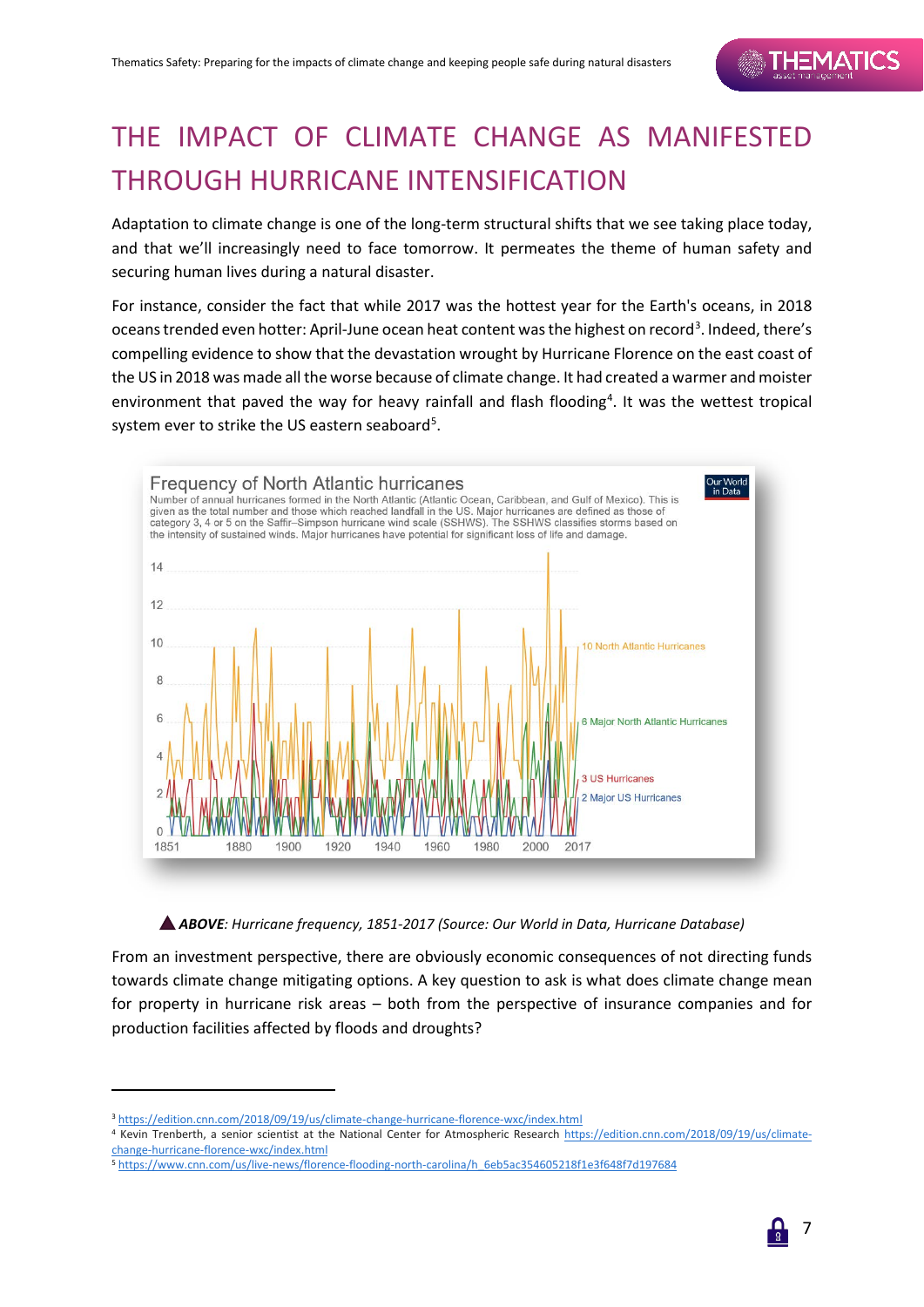Florence tracked an unusual path for a hurricane so early in the season. It was outside of the climatological norm to have a storm of this type of intensity at this particular latitude – yet it is consistent with some studies that show storms are intensifying further towards the pole<sup>[6](#page-7-0)</sup>.

The economic consequences for insurers, real estate and local businesses located in the affected regions are enormous. As financial returns are a direct consequence of the performance of the underlying companies and projects, climate change cannot be ignored when analysing financial assets, with potential underperformance for those who underestimate the related risks.

Moreover, the 2017 Atlantic hurricane season was the costliest on record – there was a total of at least \$282 billion in damages, the majority of which was caused by the devastating storms of Harvey, Irma and Maria<sup>[7](#page-7-1)</sup>. These storms displaced hundreds of thousands of people, brought down key public infrastructure and created resource shortages.

It's the potential cost in terms of human loss of life that we are particularly concerned with here. With hurricanes set to intensify in the years to come, questions are raised about what can be done to keep people safe and potentially save lives.

Over the next few pages, we'll look at two cases studies of companies that are innovating in this area. One is a leading global supplier of backup power systems and battery storage; the other leads the way in mass notification and critical event management.

Interestingly, both companies are already moving beyond the seasonal demand of hurricanes and have begun to innovate in other areas that can capture secular growth too.

<span id="page-7-0"></span><sup>6</sup> <https://www.theverge.com/2018/9/10/17844258/hurricane-florence-atlantic-storm-category-four-intensity-unusual>

<span id="page-7-1"></span><sup>7</sup> <https://www.nationalgeographic.com/news/2017/11/2017-hurricane-season-most-expensive-us-history-spd/>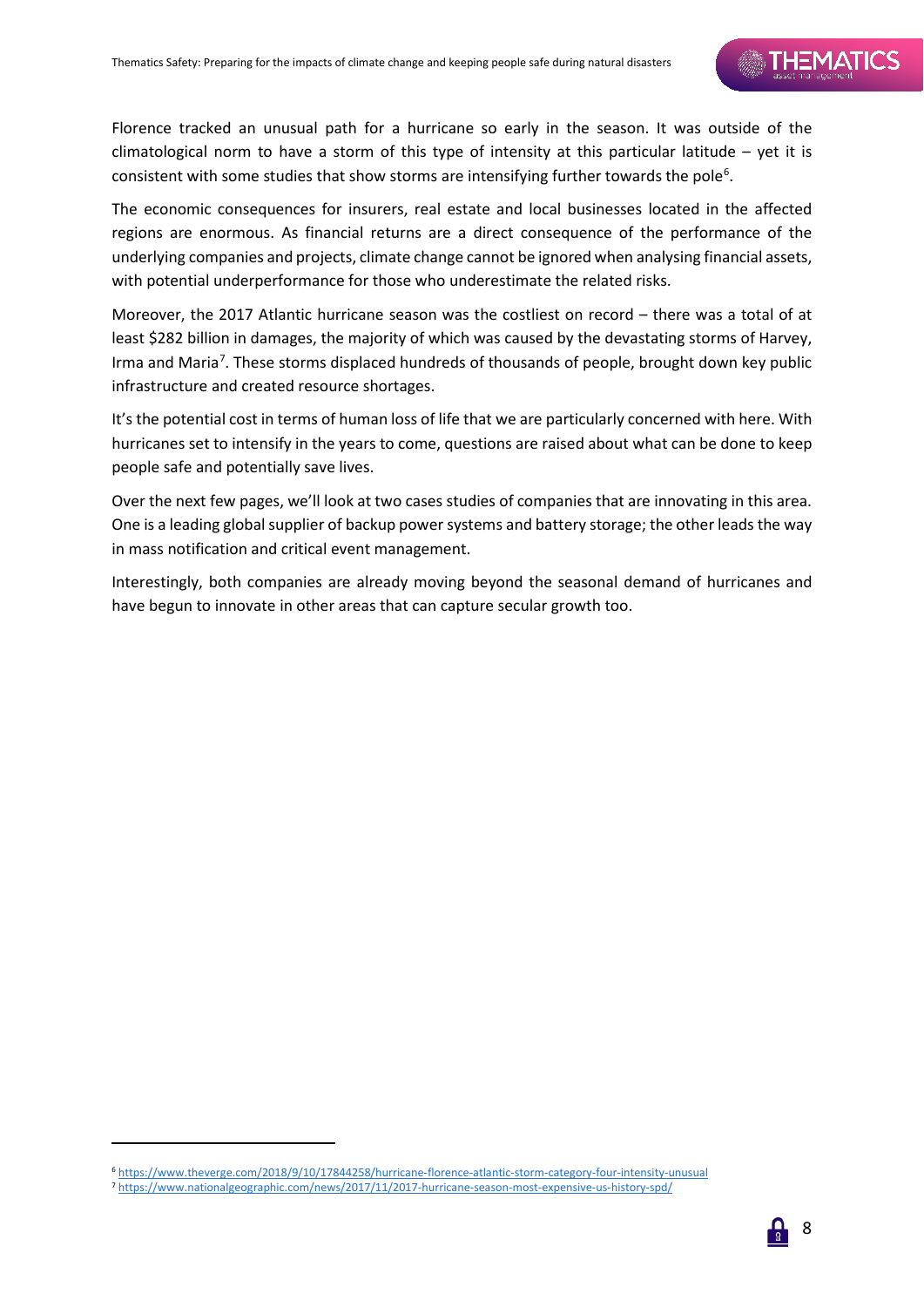# **CASE STUDY, EVERBRIDGE**: RESPONDING TO NATURAL DISASTERS AND OTHER CRITICAL EVENTS

Everbridge is a provider of critical event management software to governments, corporate clients and the healthcare industry. Among other things, its software-as-a service (SaaS), cloud-based products allow customers to send two-way messages to employees during crises, monitor physical assets that may be impacted by weather or plan for supply chain disruption to preserve business continuity.

The business was founded in 2002, essentially to improve critical communication during incidents like 9/11, hurricanes and other public safety events. Existing mechanisms for mass notification simply weren't good enough and there was a critical need for improvements when major incidents struck, man-made or otherwise.

The ability for companies to communicate, manage and respond to critical events has come a long way in a few short years. Everbridge has led the evolution, taking the core foundation in mass notification technologies and broadening out with a complete suite of tools that organisations can use during the most important, pressure-filled situation.

### Location-based data

The purpose of the Everbridge solution is to protect people and save lives. A critical event will trigger the solution to automatically send out pre-configured messages to pre-defined modes of delivery based on dynamic, last-known location data. It is able to track this data based on known home or office locations, Wi-Fi access points, badge activation and a number of other means.

For example, if there is a so-called 'active shooter' in a school, the Everbridge solution could enable the safety professional in charge to send specific instructions to students and teachers in the building. At the same time, they could send a different set of instructions to those in the surrounding area, and different instructions again to those at home, with confirmation of message delivery and two-way communication capability. The solution can also alert the local authorities to enable timely action.

### Short-form messaging

Customers of the Everbridge solution can send messages to millions of recipients across different modalities such as voice, SMS and email. The company delivered two billion communications in 2017 alone. And it's the company's technology that makes the Everbridge solution unique.

First, it can target its audience precisely, so it can identify which country a recipient is located via their SIM card and send them a message in their native language. Second, it uses short-form message notification, which is more efficient than some other technologies.

It's one of the reasons why it managed to secure an agreement with multiple global telecoms companies, which says that, in the event of other carriers shutting down, Everbridge's solution would be one of the last that can exchange messages through 4G or 5G.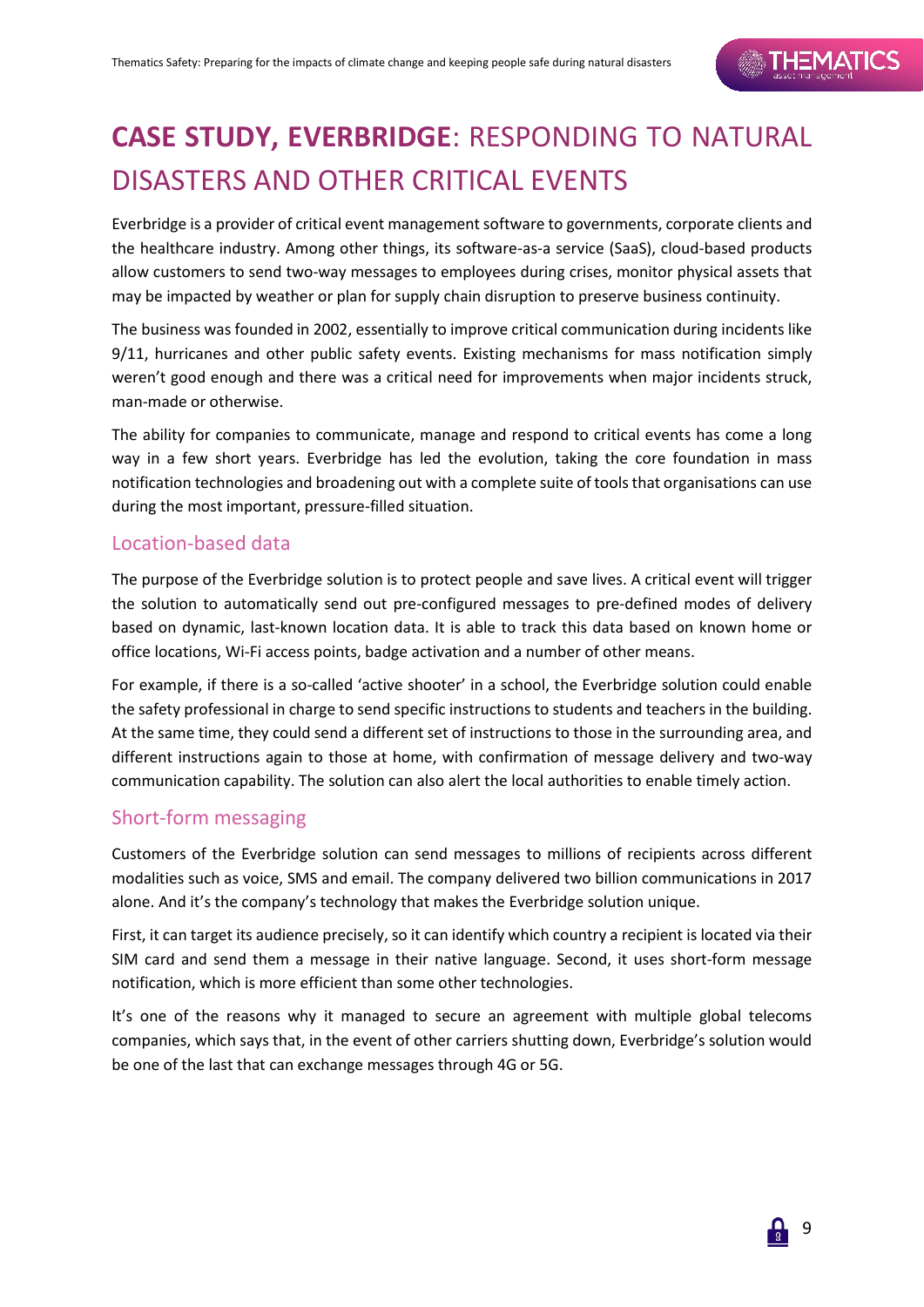## Expanding its horizons

Everbridge became a public company on 16 September 2016. It was founded on its mass notification solution but has expanded its offering to include critical event management, which provides a platform that integrates all aspects of crisis assessment, management and response.



#### *ABOVE: Everbridge: a company timeline (Source: company data, Baird)*

The company has also completed a number of acquisitions to add to key technologies and expand geographically. For instance, it brought IDV Solutions into the fold in January 2017. Its visual command centre product helps to visualise externals threats and their potential impact on a customer's people and assets.

Meanwhile, in April 2018 it acquired Unified Messaging Systems (UMS), a Norway-based provider of countrywide mobile alerting. This leader in critical communications provision in Europe has the unique ability to message the mobile phones of anyone connected to a carrier's mobile phone towers.

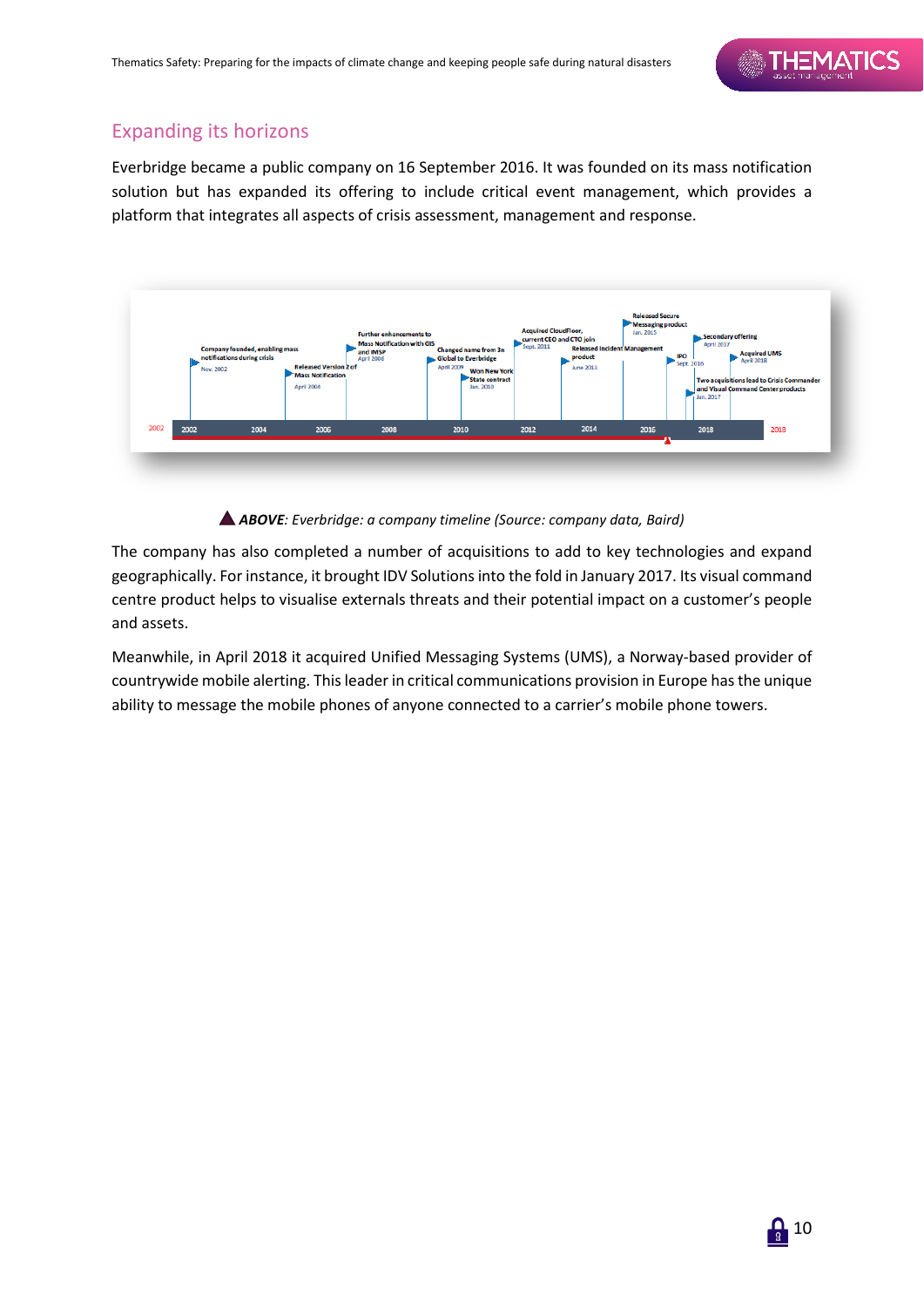# FLORIDA'S STATEWIDE HURRICANE PREPAREDNESS SYSTEM IN ACTION

Since 2016, Everbridge has supported communities and businesses across Florida as hurricanes Hermine, Matthew, Irma and Michael made landfall. During Hurricane Irma, for example, the Everbridge system was used to share safety information, weather updates, sheltering instructions and evacuation directions throughout the course of the storm, with over 20 million messages sent to residents<sup>[8](#page-10-0)</sup>.

It also provides an integration for the Florida Special Needs Registry. Counties can leverage this integration to help citizens with special needs sign up for assistance with transportation and shelter during emergencies.

"The State of Florida is a model example of a state government's proactive coordination and readiness when mass mobilization or evacuation is required," said Imad Mouline, CTO of Everbridge. "Reliability and scalability of critical communications are essential during such events, both for individuals at risk and for businesses and organisations to address disruptions to their daily operations."

For example, on 10 October 2018, Hurricane Michael made landfall on Florida's Gulf coast. It was a Category Five storm, causing 5[9](#page-10-1) deaths and \$25 billion in damage<sup>9</sup>. While there's only so much that can be done to protect buildings and infrastructure, embracing new technology and safety will certainly have an impact on limiting the loss of life.



#### *ABOVE: Hurricane Michael, October 2018 (Source: Everbridge)*

Scott Warner, who works with Bay County Emergency Services, said: "Hurricane Michael devastated the Mexico Beach area. Communications were down everywhere and we had to find alternative ways to get messages out to people. We needed to tell them where the pod sites were, where people who were moving around could find shelter and just get the food and water information out to the public."

<span id="page-10-1"></span>[9https://www.bbc.co.uk/news/world-us-canada-](https://www.bbc.co.uk/news/world-us-canada-47991658?intlink_from_url=https://www.bbc.co.uk/news/topics/cn7pgq7159jt/hurricane-michael&link_location=live-reporting-story)

[<sup>47991658?</sup>intlink\\_from\\_url=https://www.bbc.co.uk/news/topics/cn7pgq7159jt/hurricane-michael&link\\_location=live-reporting-story](https://www.bbc.co.uk/news/world-us-canada-47991658?intlink_from_url=https://www.bbc.co.uk/news/topics/cn7pgq7159jt/hurricane-michael&link_location=live-reporting-story)



<span id="page-10-0"></span>[<sup>8</sup>https://www.everbridge.com/newsroom/article/state-of-florida-expands-everbridge-relationship-for-coordinated-statewide-hurricane](https://www.everbridge.com/newsroom/article/state-of-florida-expands-everbridge-relationship-for-coordinated-statewide-hurricane-preparedness/)[preparedness/](https://www.everbridge.com/newsroom/article/state-of-florida-expands-everbridge-relationship-for-coordinated-statewide-hurricane-preparedness/)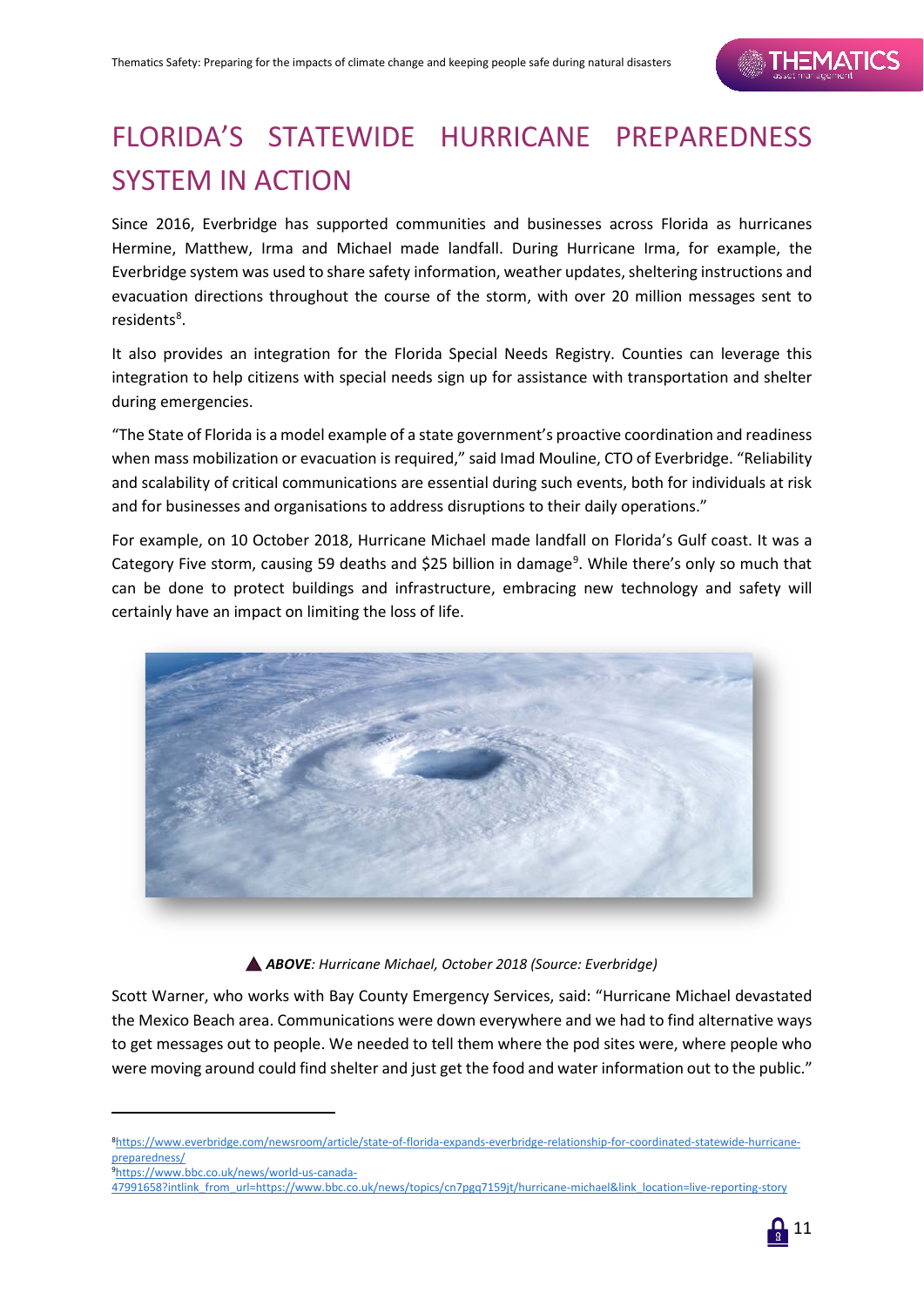# **SAILTEMATICS**

There can be a variety of related hazards with a hurricane, from tsunamis to fires to inland flooding – those are just the natural ones – and many areas might not have access to the internet or network TV and radio stations. However, it's essential that, when disaster strikes and it's time to evacuate, everybody knows what to do.

Kimberly Prosser, Director of Emergency Management for Brevard County, commented: "It's very important that those residents who have special needs are considered when there is an emergency. If there's an evacuation, they need special assistance to be taken to shelters that are prepared for them. We were actually the first county in the state to pioneer the use of Everbridge as our special needs registry."

In July 2019, the Florida Division of Emergency Management (FDEM) signed a five-year extension of its state-wide mass notification platform, AlertFlorida, to bolster Florida's ongoing hurricane preparedness efforts. Managed by FDEM and operated by Everbridge, AlertFlorida distributes critical information to residents, businesses and visitors across the state. It is deployed in 64 of Florida's 67 counties, at no cost to individual jurisdictions.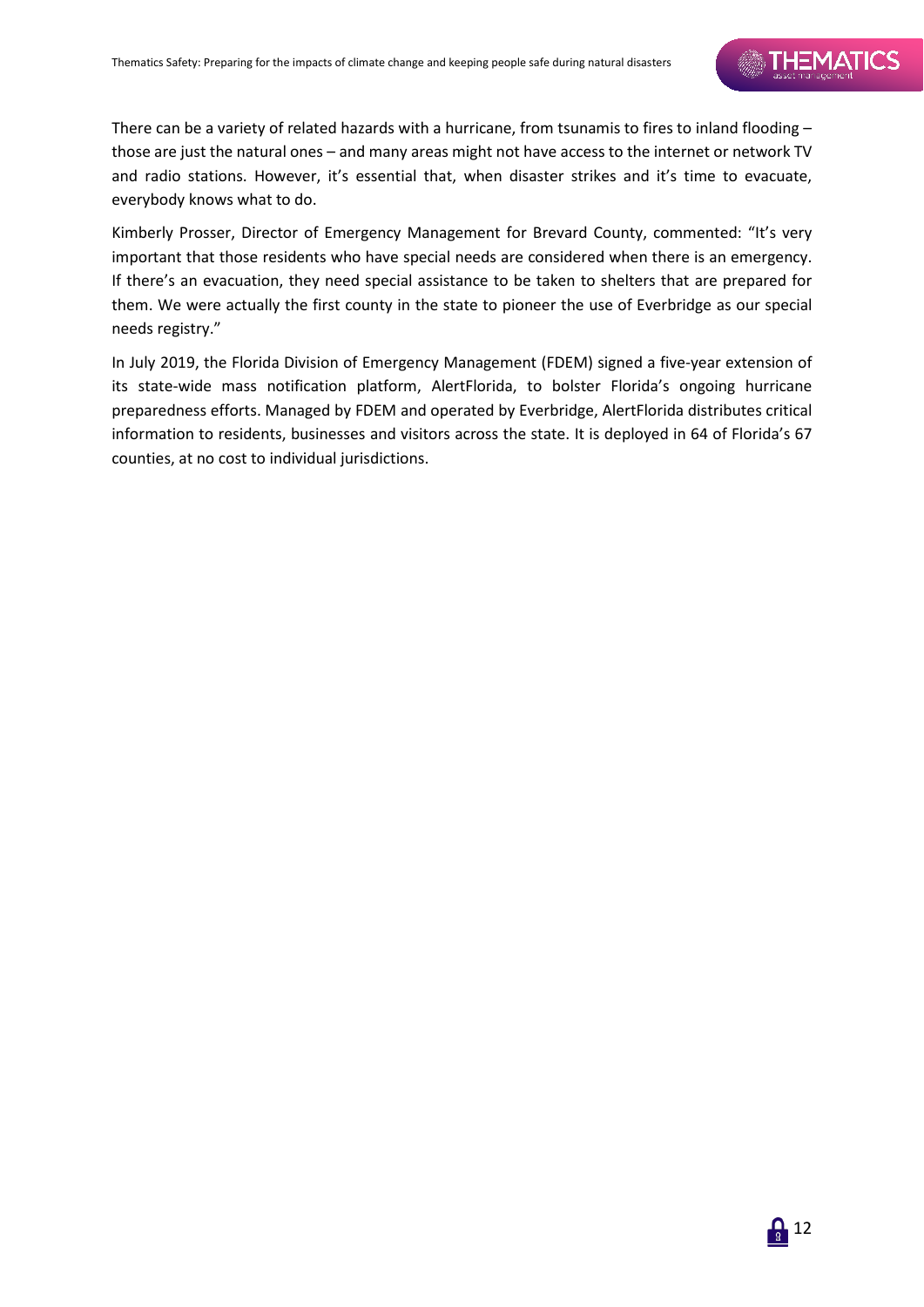# OPPORTUNITIES IN CRITICAL EVENT MANAGEMENT SOLUTIONS

The Everbridge platform also extends to higher education. For example, all of Florida's public colleges and universities are now eligible to leverage the AlertFlorida contract to keep their students safe and campuses running smoothly.

Florida is one of several states to have entered into a statewide contract with Everbridge. New York, Connecticut, and Vermont have also rolled out Everbridge Mass Notification to their entire populations. In addition, its public warning product supports countrywide deployments in Australia, Sweden, the Netherlands, the Bahamas, Singapore, Greece, and several states across India.

## Public safety challenge

Everbridge's deployment of Iceland's national alerting system went live in September 2019 – ahead of the EU's June 2022 deadline for all European countries to have a population-wide alerting system.

Sometimes known as 'the land of ice and fire', Iceland is a place of natural hazards as well as natural beauty. It has more than 30 volcanic systems, many of them active, and is at risk from both volcanic eruptions and tsunamis.





#### *ABOVE: Iceland's (L) 'Northern lights' and (R) Eyjafjallajökull volcano eruption (Source: Everbridge)*

In 2010, when the Eyjafjallajökull ice cap erupted and sent ash clouds all over northern and western Europe, 500 people on the island had to be evacuated overnight. More recently, falling glaciers have caused mini tsunamis in a lagoon in the southeast of the country and in the Vatnajökull National Park, where the Bárðarbunga volcano erupted in 2014.

Developing its advanced warning systems in line with developments in mobile communications and digital technologies, the Icelandic government introduced Everbridge's location-based SMS alerting system in 2019. The granularity of location-based SMS means the Icelandic authorities are able to reach the right people at the right time – and to plan disaster relief and recovery efforts more efficiently and effectively.

Iceland's recent initiative puts it ahead of European regulation. Article 110 of the European Electronic Communication Code (EECC), the 2018 EU Directive, requires all member states and countries in the European Economic Area (EEA) to introduce systems for transmitting public warnings via mobile technology by 2022.

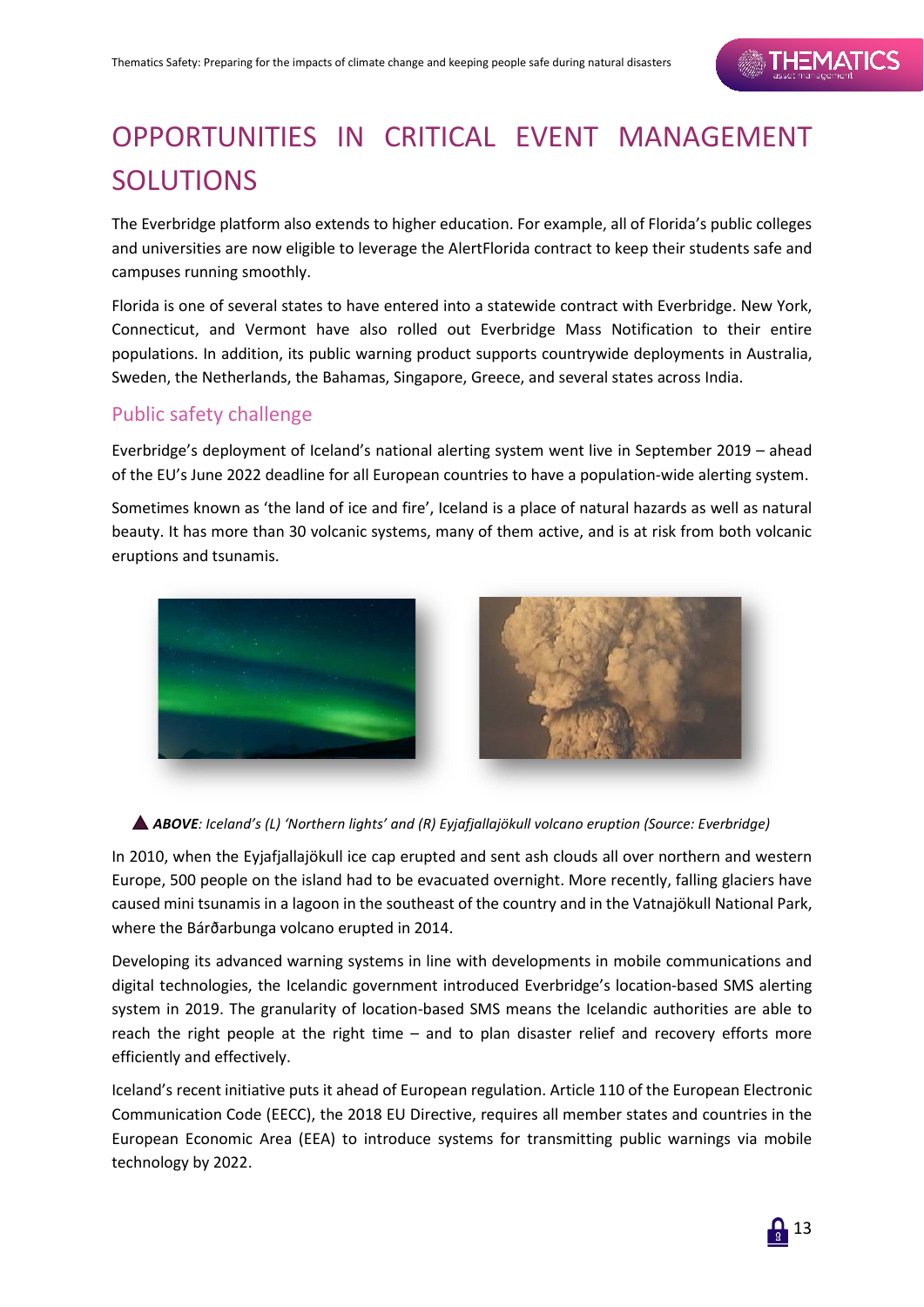# THE INVESTMENT PROPOSITION

There's plenty to glean from Everbridge's success in Iceland. Just consider the use cases for locationbased public alerting systems. While many EU countries do not have volcanoes, earthquakes or severe flooding, there will be several that will experience regional wildfires or are at risk from local man-made threats such as a hazardous material release.

Location-based SMS can provide sophisticated and rapid solutions for governments to contact everyone at risk within minutes of an emergency. In Iceland, this is often required on a national basis, but it can also be used for a specific location. Moreover, public warning systems need to be able to reach everyone – not just citizens, but visitors from overseas too.

In these situations, sending out a one-way message isn't enough. A public warning system should be capable of receiving responses from people at a specific location to assist with the recovery effort and to provide vital information to the search and rescue services.





In terms of the company's strategy, turnover and future prospects, Everbridge is looking at accelerating revenue growth – the result of a combination of organic development and strategic acquisitions – and an expanding addressable market worth over \$40 billion in 2020[10.](#page-13-0)

Most companies are managing critical events with a range of technologies, many of which are developed in-house, but Everbridge is establishing itself as a clear leader in the critical event management space. It benefits from a growing awareness of the need to have a complete system to manage critical events.

Meanwhile, the EU has legislated that over the next few years every country should implement a mass notification system, which represents a \$100 million plus market opportunity<sup>10</sup>. At the time of writing, Everbridge is the only company to have already successfully deployed a countrywide implementation in the region, putting it in a strong position to capture more of this opportunity.

<span id="page-13-0"></span><sup>&</sup>lt;sup>10</sup> JP Morgan North America Equity Research, 06 February 2019[. www.jpmorganmarkets.com](http://www.jpmorganmarkets.com/)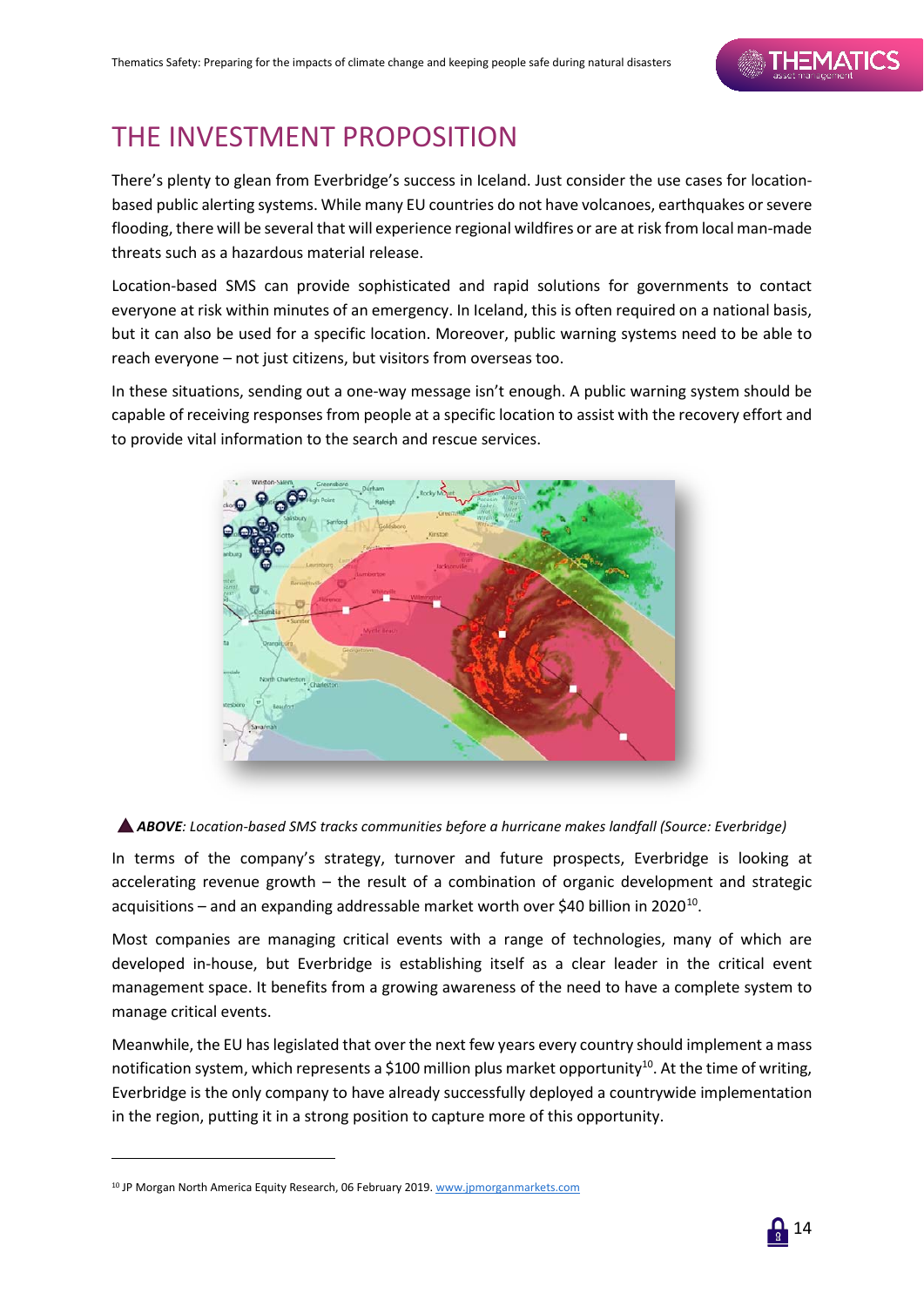# **CASE STUDY, GENERAC**: MANAGING THE SUPPLY OF POWER RESPONSIBLY DURING A CRISIS

Generac is a manufacturer of automatic, stationary standby and portable backup power generators. Its generators are used in residential, commercial, industrial and telecommunications markets.

The company has been around since 1959, pioneering the first affordable back-up generator. However, since becoming a public company following its IPO in 2010, the product range has since expanded into people's homes, businesses and in mobile applications across the globe. It offers single engine back-up and prime power systems up to two megawatts (MW) and paralleled solutions up to 100 MW, using a variety of fuel sources to support the power needs of its customers.

Its use cases have traditionally been associated with hurricanes, severe weather and public safety power shutoffs (PSPS), which can cause long-term, widespread power outages. And although they tend to be seasonal in nature, the menace of Hurricane Dorian in September 2019 serves as a reminder of the potential hazards for human safety and the subsequent need for protection.

### Lights go out

According to the National Hurricane Center, the most active part of the hurricane season is from mid-August to mid-October. Between the PSPS program in the western US to combat wildfires and severe weather across the Midwest, it's no surprise power outages are peaking nationally in September and October.

Outages during these months are also often the longest and most widespread as they're frequently caused by hurricane damage and other severe weather. In 2018, Generac recorded 633.7 million power outage hours across the US.

"The country's aging utility grid is vulnerable in extreme weather, and Mother Nature hit all corners of the United States last year, causing outages across the country," said Russ Minick, chief marketing officer for Generac. "When the power goes out, life becomes significantly more difficult. Homeowners need to stop and take a minute to determine what they need to prepare for the next power outage, regardless of how it is caused."

Where homes are prone to extended utility outages due to severe weather, or an aging grid, a home standby generator can be a safe play, as it can sense utility failure and turn on automatically. And because it is powered by natural gas or propane, it's the safest and most convenient solution for longterm backup power.

### Trouble in Paradise

1

In October 2019, nearly two million Californians were hurt by a planned PSPS by Pacific Gas and Electric (PG&E), a private utility company. Customers received just 24 hours' notice for a shutoff that lasted up to four days, during which grocery stores sat empty, cleared of basic supplies, and schools were closed $^{11}$  $^{11}$  $^{11}$ .

<span id="page-14-0"></span><sup>11</sup> <https://www.thenation.com/article/california-wildfire-power/>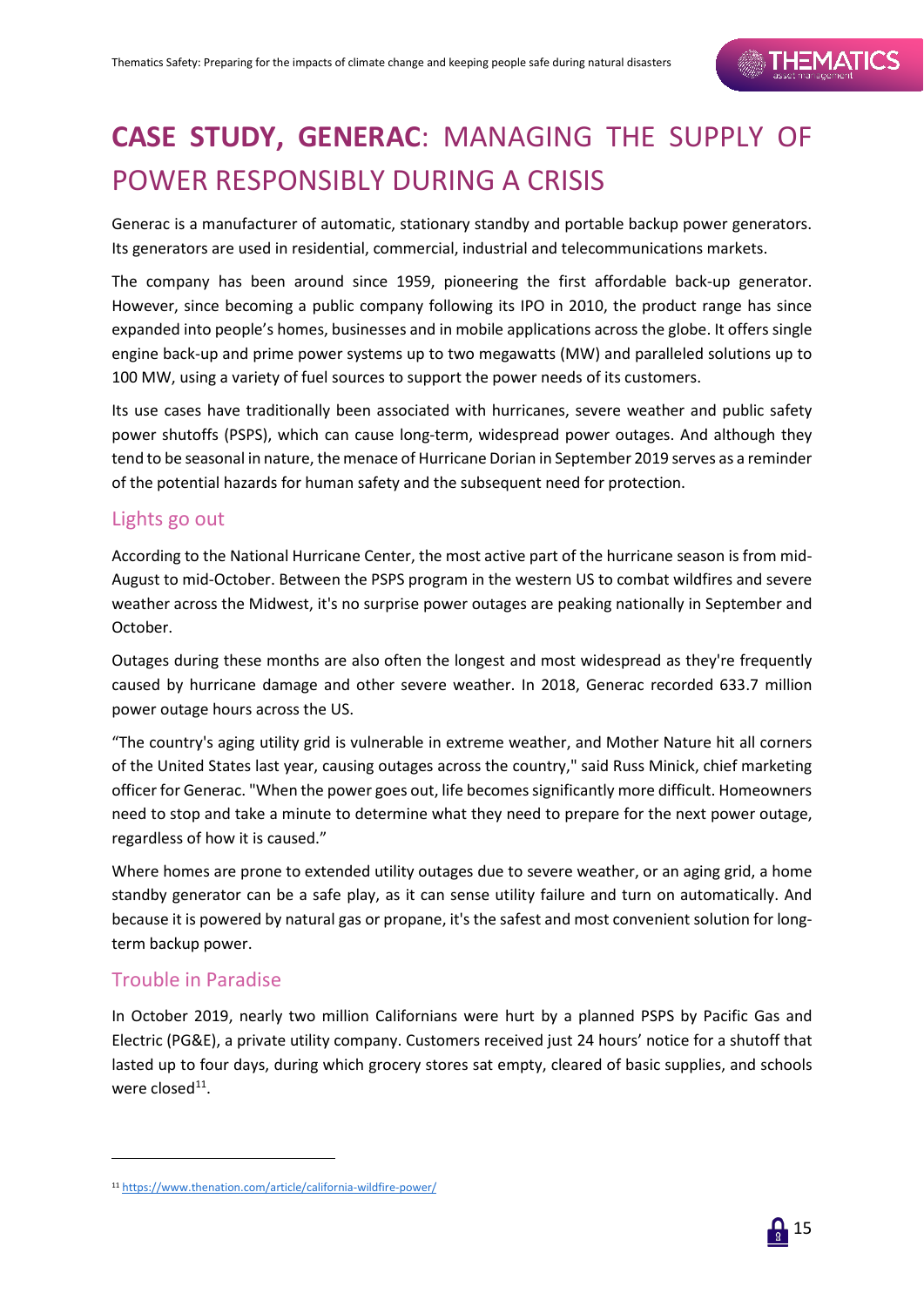The residents of Paradise, California, displaced the previous year by massive fires that destroyed their town and killed dozens, found themselves without electricity once again. Thirty thousand of those affected had medical needs that required access to electricity, putting them in harm's way.



#### *ABOVE: People watch from a safe distance as a California fire burns (Source: Generac)*

Indeed, PG&E was also blamed for the deadly California fires in  $2017^{12}$ . Subsequent lawsuits led the publicly traded company to declare bankruptcy in 2019 (a process that, at the time of writing, is still ongoing). It is the sole provider of gas and electricity for much of Northern California, so the vast majority of consumers in the region do not have an alternative source of power.

California was never much of an addressable market for Generac because of the absence of major power outage events. But all that changed with PG&E's bankruptcy and the deadly fires in 2018. Essentially, utilities like PG&E have threatened to turn the power off on as many as 5.5 million households, whenever winds exceed 25mph and the weather is hot and dry<sup>13</sup>.

Given the intense public focus on the potential for widespread and more frequent power outages, Generac has investing in marketing to the region, including a California-focused infomercial, billboards and targeted digital and mail campaigns. It is rapidly gaining strong brand recognition and believes California could add over \$100 million to its revenues by 2023<sup>13</sup>.

### Cleaner, greener future

1

Although Generac has traditionally been in the 'not-so-green' generator business category, it has been moving quickly in the opposite direction in recent years. A large majority of Generac's generators are diesel or gasoline powered, making them heavy CO2 emitters.

However, new renewable generators are a rapidly emerging business unit at Generac. Renewable generators and battery storage technology not only allows for cleaner, greener products, but also reduces the reliance on diesel and gasoline.

<span id="page-15-0"></span><sup>12</sup> <https://www.bbc.co.uk/news/world-us-canada-49982236>

<span id="page-15-1"></span><sup>13</sup> Bank of America Merrill Lynch Equity Research, 05 September 2019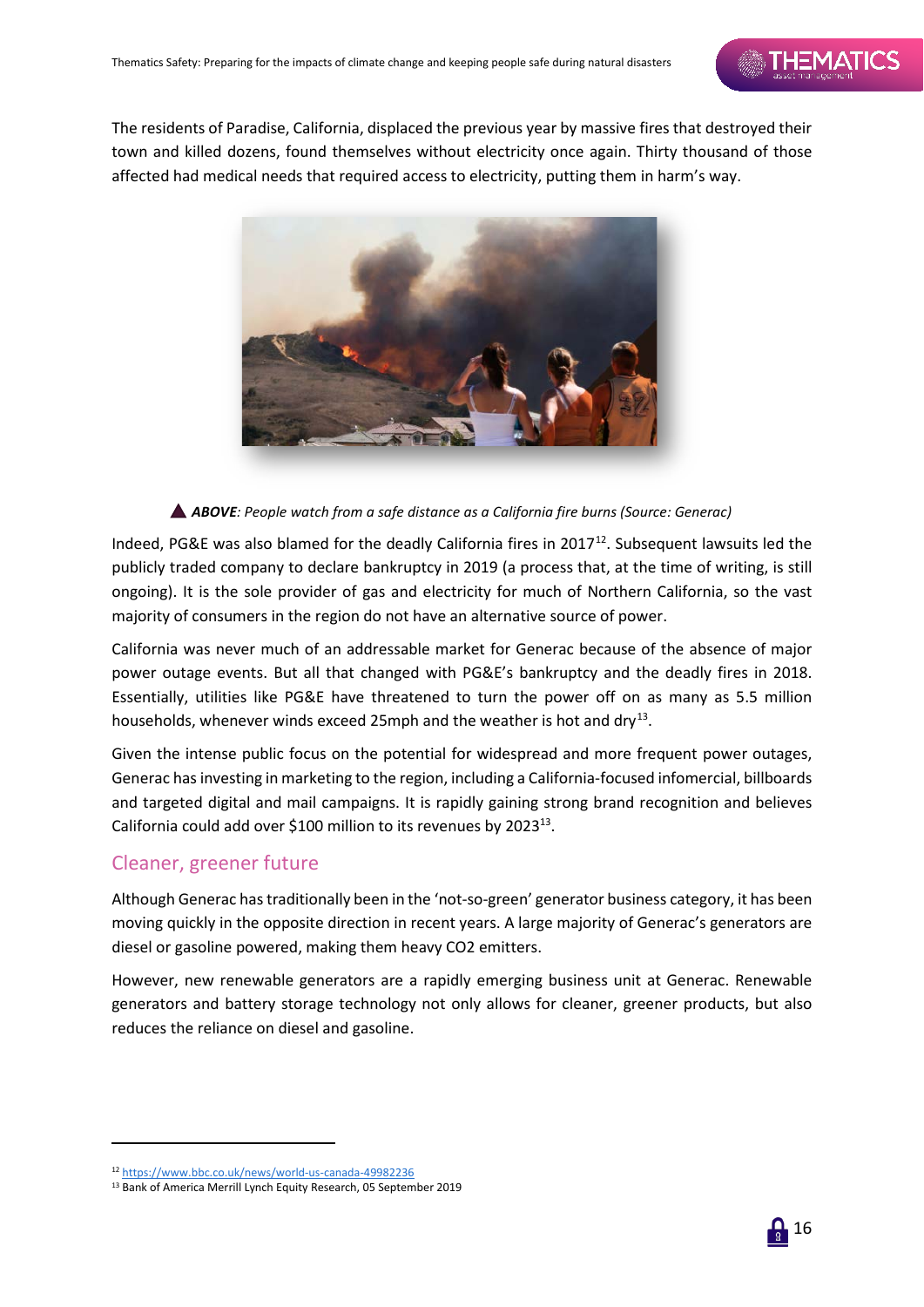In March 2019, Generac acquired a Vancouver-based start-up company called Neurio, which has developed a proprietary home energy monitoring system. Neurio is the leading energy data company focused on metering technology and sophisticated analytics to optimise energy usage.

Six weeks later, Generac acquired Pika Energy of Portland, Maine, which was founded by a group of MIT engineers. Pika is a leading manufacturer of smart storage solutions and smart batteries, and has a deep knowledge of power electronics. While Pika had strong technology, it did not have a welldeveloped global supply chain, which is one of the main things that Generac had to offer as an acquirer – as well as an established brand, distribution and strong financial resources.

Then, in September 2019, Generac launched a new battery offering, PWRcell, which is a fullyintegrated solar energy storage system. The cell boasts exclusive technologies including expandable battery capacity and on-board power monitoring and management as standard.

It consists of an integrated ecosystem of components, including an expandable battery pack, inverter and advanced sensors assembled in Vietnam. Each component is specifically engineered to seamlessly install and work together. The batteries are 8.6 kWh and the system can expand up to 17.1 kWh<sup>[14](#page-16-0)</sup>.

PWRcell is equipped with Generac PWRview technology, an easy-to-use home energy monitoring system that tracks home energy use and provides powerful insights into the home's electricity consumption. With the intuitive PWRview app, data is processed into useful information that allows homeowners to make smarter decisions regarding their use of energy, lowering usage to extend the amount of time the home can run on PWRcell-provided energy

All of which means that Generac now has 150 employees dedicated to breaking into the solar-plusstorage market.

<span id="page-16-0"></span><sup>14</sup> <https://www.solarpowerworldonline.com/2019/09/battery-and-energy-storage-highlights-at-spi-2019/>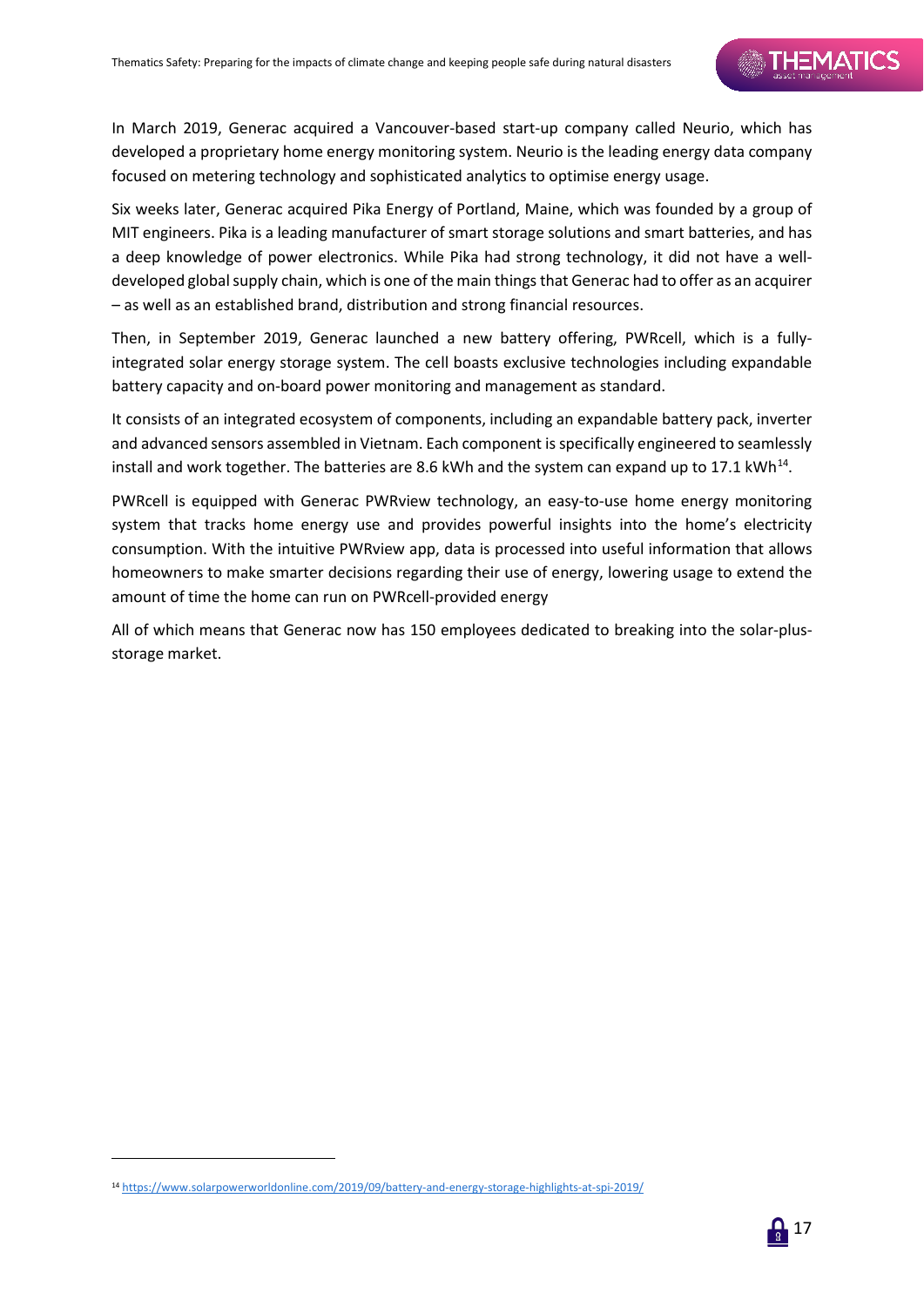# REBUILDING RESILIENCE AFTER THE STORM

Superstorm Sandy was the deadliest and most destructive hurricane of the 2012 Atlantic hurricane season. According to the National Hurricane Center, it was directly responsible for at least 147 deaths in the north-east of the US, Canada and the Caribbean.

Sandy made landfall on 29 October 2012 and left a trail of destruction in its wake. The storm flooded numerous roads and tunnels, blocked transportation corridors and deposited extensive debris along the way. Tidal surges over 12 foot above normal created catastrophic damage. Around 60,000 residents of New York City public housing were affected by the storm<sup>15</sup>.

Some people were without electricity for three weeks or more, meaning they lost access to elevators, heat, hot water and ultimately peace of mind. Joy Sinderbrand, vice president of the Recovery to Resiliency program at the New York City Housing Authority (NYCHA), said: "Following that we did work on an emergency basis. Over 90%, or over 300 developments, had some kind of damage. The efforts to get these buildings back online were done with as much urgency as possible."





To help the relief efforts, NYCHA sought funding from the Federal Emergency Management Agency (FEMA) for permanent repairs and infrastructure upgrades that would help ensure the safety of New York City residents. The grant was to help make a variety of repairs and infrastructure improvements to NYCHA's public housing facilities to mitigate the many issues a natural disaster like this could bring.

It included the installation of more than 300 Generac Industrial Power natural-gas-fuelled emergency power generators at 33 public housing complexes throughout the city<sup>15</sup>. "Having natural gas generators really went hand in hand with our experience after Superstorm Sandy," said Sinderbrand. "Natural gas turned out to be the best resilient energy source. In addition, it aligned with the agency's mission to reduce oil dependency and the pollution that comes with oil use."

Sinderbrand added that the continuous fuel supply available through underground piping was specified to not only reduce refuelling costs, but also ensure each site's fuelling infrastructure would not be compromised by future flooding events.



<span id="page-17-0"></span><sup>15</sup> <https://www.generac.com/Industrial/professional-resources/information-resources/case-studies>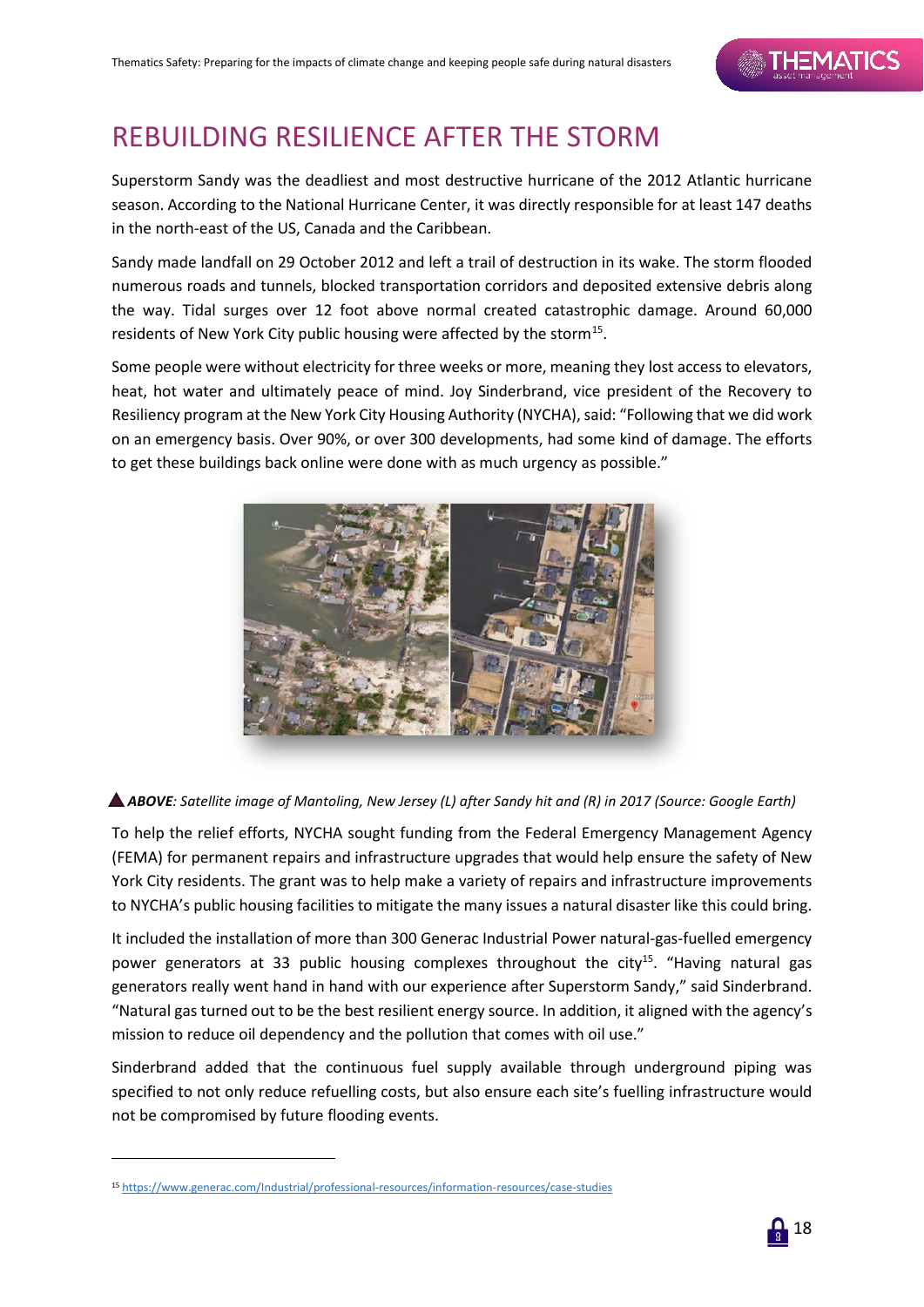## Power of partnerships

A project of this size requires key partnerships. NYCHA teamed up with Navillus Contracting, Lakhani & Jordan Engineers, Kanta Electric and Generac Industrial Dealer Central (IDC) Huntington Power Equipment. Huntington Power won NYCHA's bid to procure backup generators with its proposal of 327 Generac Industrial Power natural-gas-fuelled generators for the application, citing how easy it is to work with compared to diesel fuel and referencing its environmental friendliness.

"Diesel fuel requires constant maintenance to be considered a reliable fuel source, and refuelling during an extended outage can be challenging," said Keenan Nolan, a sales engineer at Huntington Power. "During Superstorm Sandy, New York City experienced power outages for as long as 15 days. Natural gas generator owners ran with no issues while diesel clients quickly ran out of fuel, or the fuel was unreliable and they shut down and had no power."

To further ensure that NYCHA's diverse needs and the complexities of each application site were met, contractors involved in the project laid out plans for a number of applications featuring singlegenerator as well as paralleled generator solutions. Generac's Modular Power Systems (MPS) eliminated the need for third-party switchgear previously required by traditional paralleling systems.

These MPS solutions were selected to manage the noteworthy task of meeting natural gas fuel pressure requirements at seven inches of water, while bringing as much as 1000 kW online in less than 10 seconds during a power outage<sup>15</sup>. Once the requirements of each site were identified, contractors and Generac Industrial Power staff worked to produce specialised solutions incorporating a variety of unique features.

These included vibration isolators, multiple breakers and US Environmental Protection Agency (EPA) certified engines to support non-emergency operation capabilities, should local demand response programs be initiated. Demand response provides NYCHA with a by-product revenue stream.

"The utilities pay NYCHA when there is a need for buildings to come off the grid," said Sinderbrand. "That money will fund the maintenance of these generators and will allow NYCHA to continue with the safety program."

### Putting safety first

The first generator installations took place in August 2017 at the Ocean Bay Apartments in Far Rockaway, New York. This particular site employs seven individual natural gas gen-sets ranging from 200 to 350 kW – NYCHA said all 33 developments should be completed by 202215.

Thanks to FEMA's funding and the collaborative efforts of NYCHA, Generac Industrial Power and Huntington Power Equipment, these flexible and innovative solutions are helping NYCHA not only replace its pre-existing infrastructure, but also increase New York City's resiliency one apartment complex at a time.

"This is about really having the infrastructure in place so that our residents know that if there is an emergency, a natural disaster, that they will be safe," said Sinderbrand. "They will be safe to come back to their homes and they will have access to their homes, and that is something we can't put a price on."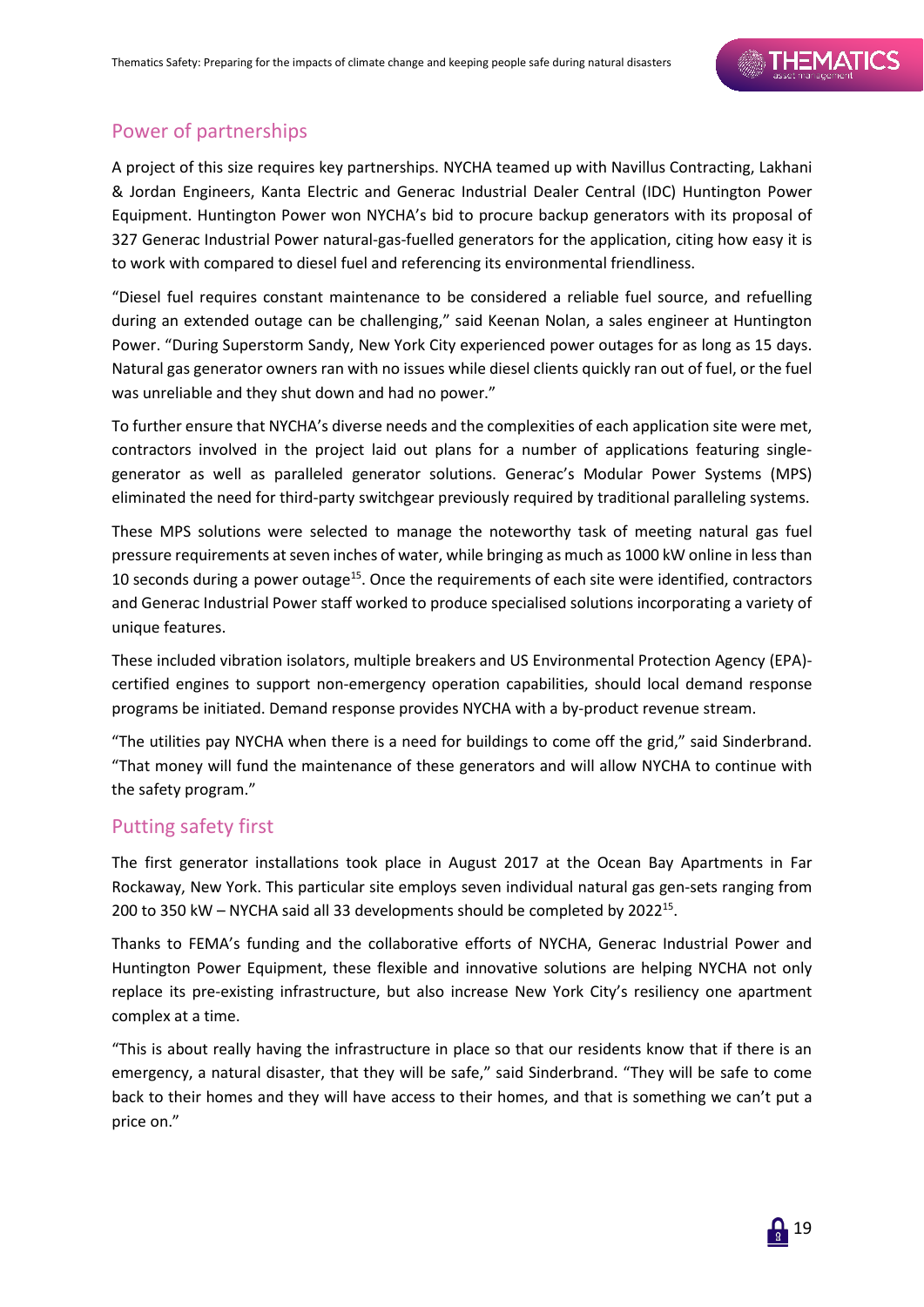## OPPORTUNITIES IN BACK-UP POWER AND STORAGE

Generac's backup power solutions help to mitigate a variety of issues that a natural disaster can bring. And its customisable products have extended into a broad range of sectors, from agriculture and telecoms to education and healthcare.

When hospitals are not functioning due to an outage, for instance, they place the lives of patients, staff and visitors at risk. Just ask the hospital patients in Venezuela, following a five-day nationwide blackout in March 2019 that plunged doctors into darkness<sup>16</sup>. Half the country's hospitals have no back-up generators: new-borns could no longer be kept safe in incubators (many reportedly died), 95% of dialysis machines ceased operating and patients with needs as diverse as oxygen and insulin faced life-threatening interruptions to their treatment $^{17}$  $^{17}$  $^{17}$ .

## On life support

1

In 2004, the Community Hospital of Watervliet, in the US state of Michigan, installed a Generac generator system to provide enough electricity to power the entire hospital in the event that utility power would become unavailable. As one of the primary hospitals in the area, it needs to be able to offer emergency health care around the clock, 365 days a year. It was imperative that emergency and life safety systems remained fully operational in the event that utility power was lost.

Generac's Gemini twin-pack generator provided the solution. Alone, either generator can carry the most crucial aspects of Community Hospital's load, meeting all National Fire Protection Association (NFPA) requirements.

However, with two units, it provides redundancy. So, if one unit is undergoing maintenance, the second gen-set will provide coverage of the load up to 375 kW, which is sufficient for all of the hospital's critical load, as well as most of its operations<sup>15</sup>. Also, with each generator having its own paralleling switchgear on the generator frame, a separate room for conventional paralleling switchgear isn't required, saving the hospital important space and money.

Fast-forward 15 years and – in 2019 – the generators are still providing the peace of mind they were when they were first installed. "On average, we see about two outages a year," said Kenny Ashley, Facilities Supervisor of Lakeland Hospital Watervliet. "We have had great performances from the generators when they have kicked in. It is a very smooth process for the most part."

<span id="page-19-1"></span><sup>17</sup> <https://www.crisisgroup.org/latin-america-caribbean/andes/venezuela/darkest-hours-power-outages-raise-temperature-venezuela>



<span id="page-19-0"></span><sup>16</sup> <https://www.bbc.com/future/article/20191023-what-would-happen-in-an-apocalyptic-blackout>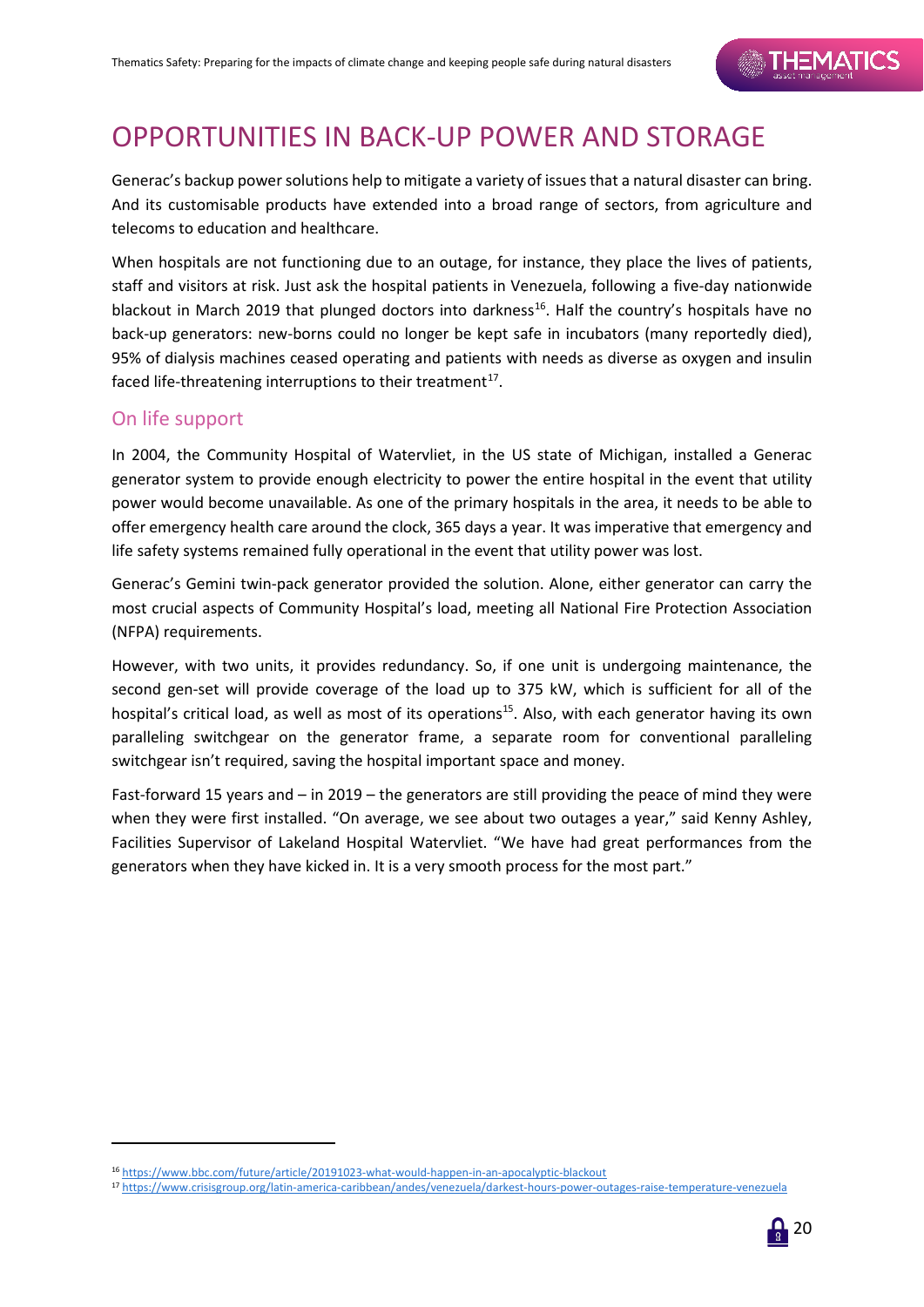## THE INVESTMENT PROPOSITION

As highlighted previously, the Generac story extends well beyond the Atlantic hurricane season. Approximately 70% of power outage events are weather driven, but not all of them are hurricanedriven. This is a key reason why Generac has been able to sustain double-digit growth in its home standby business – despite the fact that the last major power outages resulting from hurricanes were in the summer of  $2017^{13}$ .

Since then, the incidence of non-hurricane driven power outages has been well above trend. This is likely due to the ageing US power grid – one of the key secular growth drivers for the company. From an ESG investing perspective, too, the company can have a positive impact on the quality of life of households, while offering energy resiliency for hospitals, schools and other institutions that can be subject to power outages.

In terms of critical telecoms generators, Generac has half of the market for telecom generators and it has seen strong growth in this area over the past 18 months<sup>13</sup>. The rollout of 5G will require hardening of networks to facilitate critical technologies including autonomous vehicles and drone delivery, and the company's management sees the potential for increased market share and revenue generation – not just in the US, where it is the primary supplier to all Tier 1 carriers, but also internationally.

And in terms of back-up solar storage, California is mandating that all newly constructed homes have solar power by 2020<sup>13</sup>. Generac sees a potential annual doubling of the backup solar storage market from 2017-23 as the solar storage market catches up with the installed base, which overwhelmingly resides in California. Given its distribution network, Generac has some inherent advantages in the solar storage market, while many of the traditional solar distributors are also expressing interest in the home standby category. The clean energy investments in both Pika Energy and Neurio in 2019 aim to capitalise on this opportunity.

### Multiple growth catalysts

Innovation is a key long-term driver for Generac, particularly around 5G, clean energy and energy storage. Incremental growth opportunities beyond the more seasonal storm demand could result in a revenue growth above 5% for the next three years<sup>13</sup>. And there are a series of catalysts that can propel the company's growth and stock value over the next 18 months, which include:

- 1. **The California Home Standby opportunity**: There is lower market penetration in this area, with backup power representing just 2% of the installed base, while demand continues from PSPS to prevent wildfire damage, as well as outages resulting from a poor energy grid.
- 2. **Power management strategy**: There are new product rollouts in energy storage solutions and connectivity in 2019 and 2020, with plans to scale the offering to 2022 as the company breaks into the energy storage and solar power management sectors.
- 3. **Market penetration gain and replacement cycle tailwinds**: There is continued commercial backup power penetration with a strong dealer network, targeted national marketing and data analytics capability.
- 4. **Telecom infrastructure investment**: 5G is expected to create several new markets that will require very high levels of reliability, such autonomous drones, cars and robots, which is driving the increased need for backup power at telecoms tower sites.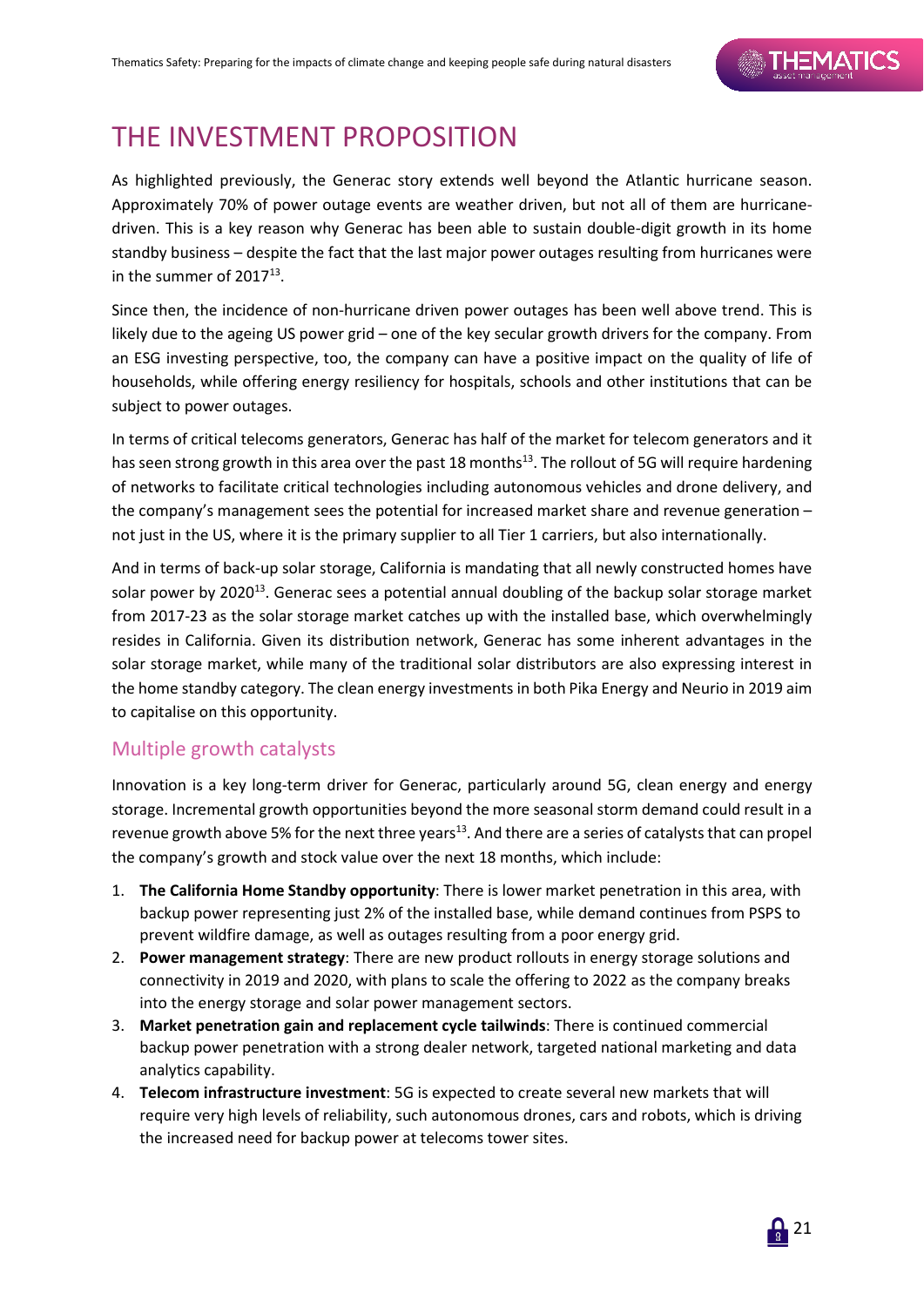# INVESTING IN TOMORROW'S WORLD, TODAY

The world, sadly, isn't getting any safer. Every day around the world, people are potentially at risk from terrorism, natural or man-made disasters and severe weather events, some of which occur as a result of climate change.

As we've seen in this paper, the rise of mass notification and localisation technology is helping us to respond more effectively to the increasing threats posed by intensifying hurricanes and other major critical events. Meanwhile, portable energy generation and smart supply management can be a lifeline when the grid fails and the lights go out.

Both case studies in this paper highlight companies that are creating innovative responses to some of the threats posed to human beings. And they are but two examples. Many more opportunities exist across an investable universe in safety that we estimate is worth upwards of \$600 billion, with a combined market cap of more than \$4.5 trillion that is growing at a rate of 11% annually<sup>18</sup>. Ultimately, securing the future means investing in the future, today.

Over the past decade, rapidly advancing technological change has become vitally important. Many of the technologically enabled safety features are practically invisible to us, yet they secure our everyday activities – from travel to online shopping, energy production to social networking. There are intangible resources that underpin the framework of our human safety found in almost every aspect of our world today.

That is why safety is a top priority for individuals, CEOs, heads of financial institutions and government leaders. And it will continue to be driven through urbanisation, increasing regulatory oversight, innovation and globalisation, because risks today don't respect borders and can appear anywhere in the world in real-time.

Safety is everywhere, all of the time.



**Frédéric Dupraz**

1

Frédéric is Co-Manager of the Thematics Safety Fund and is a founder and owner of Thematics Asset Management. Prior to this, he was the co-manager of Pictet Security, a long-only global thematic equities strategy.



#### **Matthieu Rolin**

Matthieu joined the Thematics Safety Fund as Senior Portfolio Manager in August 2019. He has 15 years of investment experience, most recently at Aviva Investors where he was responsible for a global thematic fund.

<span id="page-21-0"></span><sup>&</sup>lt;sup>18</sup> Thematics Asset Management, 31 July 2019 (Safety universe average sales 10-year CAGR).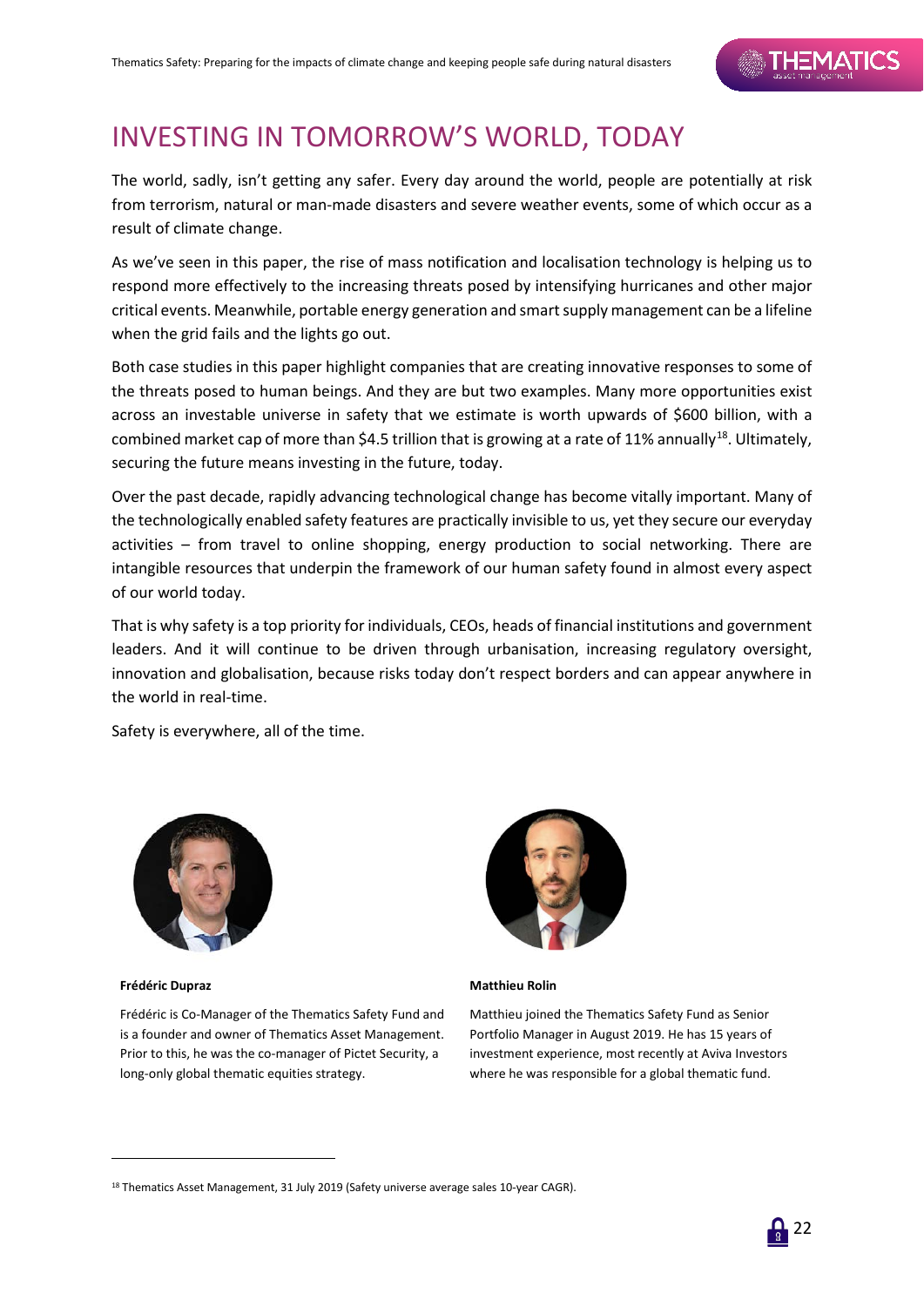#### **Additional Notes**

RISKS: The fund invests primarily in shares of international companies. Investments in equities may be subject to large price fluctuations. The Fund is subject to specific risks including Stock Connect Risk, Geographic Concentration risk and Portfolio Concentration risk. An investor's capital will be at risk; you may get back less than you invested. Please refer to the full prospectus for additional details on risks.

This material has been provided for information purposes only to investment service providers or other Professional Clients, Qualified or Institutional Investors and, when required by local regulation, only at their written request. This material must not be used with Retail Investors. In the E.U. (outside of the UK and France): Provided by Natixis Investment Managers S.A. or one of its branch offices listed below. Natixis Investment Managers S.A. is a Luxembourg management company that is authorized by the Commission de Surveillance du Secteur Financier and is incorporated under Luxembourg laws and registered under n. B 115843. Registered office of Natixis Investment Managers S.A.: 2, rue Jean Monnet, L-2180 Luxembourg, Grand Duchy of Luxembourg. Italy: Natixis Investment Managers S.A., Succursale Italiana (Bank of Italy Register of Italian Asset Management Companies no 23458.3). Registered office: Via San Clemente 1, 20122 Milan, Italy. Germany: Natixis Investment Managers S.A., Zweigniederlassung Deutschland (Registration number: HRB 88541). Registered office: Im Trutz Frankfurt 55, Westend Carrée, 7. Floor, Frankfurt am Main 60322, Germany. Netherlands: Natixis Investment Managers, Nederlands (Registration number 50774670). Registered office: Stadsplateau 7, 3521AZ Utrecht, the Netherlands. Sweden: Natixis Investment Managers, Nordics Filial (Registration number 516405-9601 - Swedish Companies Registration Office). Registered office: Kungsgatan 48 5tr, Stockholm 111 35, Sweden. Spain: Natixis Investment Managers, Sucursal en España. Serrano n°90, 6th Floor, 28006, Madrid, Spain. In France: Provided by Natixis Investment Managers International – a portfolio management company authorized by the Autorité des Marchés Financiers (French Financial Markets Authority - AMF) under no. GP 90-009, and a public limited company (société anonyme) registered in the Paris Trade and Companies Register under no. 329 450 738. Registered office: 43 avenue Pierre Mendès France, 75013 Paris. In Switzerland: Provided for information purposes only by Natixis Investment Managers, Switzerland Sàrl, Rue du Vieux Collège 10, 1204 Geneva, Switzerland or its representative office in Zurich, Schweizergasse 6, 8001 Zürich. In the British Isles: Provided by Natixis Investment Managers UK Limited which is authorised and regulated by the UK Financial Conduct Authority (register no. 190258) - registered office: Natixis Investment Managers UK Limited, One Carter Lane, London, EC4V 5ER. When permitted, the distribution of this material is intended to be made to persons as described as follows: in the United Kingdom: this material is intended to be communicated to and/or directed at investment professionals and professional investors only; in Ireland: this material is intended to be communicated to and/or directed at professional investors only; in Guernsey: this material is intended to be communicated to and/or directed at only financial services providers which hold a license from the Guernsey Financial Services Commission; in Jersey: this material is intended to be communicated to and/or directed at professional investors only; in the Isle of Man: this material is intended to be communicated to and/or directed at only financial services providers which hold a license from the Isle of Man Financial Services Authority or insurers authorised under section 8 of the Insurance Act 2008. In the DIFC: Provided in and from the DIFC financial district by Natixis Investment Managers Middle East (DIFC Branch) which is regulated by the DFSA. Related financial products or services are only available to persons who have sufficient financial experience and understanding to participate in financial markets within the DIFC, and qualify as Professional Clients or Market Counterparties as defined by the DFSA. No other Person should act upon this material. Registered office: Office 603 - Level 6, Currency House Tower 2, PO Box 118257, DIFC, Dubai, United Arab Emirates. In Japan: Provided by Natixis Investment Managers Japan Co., Ltd., Registration No.: Director-General of the Kanto Local Financial Bureau (kinsho) No. 425. Content of Business: The Company conducts discretionary asset management business and investment advisory and agency business as a Financial Instruments Business Operator. Registered address: 1-4-5, Roppongi, Minato-ku, Tokyo. In Taiwan: Provided by Natixis Investment Managers Securities Investment Consulting (Taipei) Co., Ltd., a Securities Investment Consulting Enterprise regulated by the Financial Supervisory Commission of the R.O.C. Registered address: 34F., No. 68, Sec. 5, Zhongxiao East Road, Xinyi Dist., Taipei City 11065, Taiwan (R.O.C.), license number 2018 FSC SICE No. 024, Tel. +886 2 8789 2788. In Singapore: Provided by Natixis Investment Managers Singapore (name registration no. 53102724D) to distributors and institutional investors for informational purposes only. Natixis Investment Managers Singapore is a division of Ostrum Asset Management Asia Limited (company registration no. 199801044D). Registered address of Natixis Investment Managers Singapore: 5 Shenton Way, #22-05 UIC Building, Singapore 068808. In Hong Kong: Provided by Natixis Investment Managers Hong Kong Limited to institutional/ corporate professional investors only. In Australia: Provided by Natixis Investment Managers Australia Pty Limited (ABN 60 088 786 289) (AFSL No. 246830) and is intended for the general information of financial advisers and wholesale clients only. In New Zealand: This document is intended for the general information of New Zealand wholesale investors only and does not constitute financial advice. This is not a regulated offer for the purposes of the Financial Markets Conduct Act 2013 (FMCA) and is only available to New Zealand investors who have certified that they meet the requirements in the FMCA for wholesale investors. Natixis Investment Managers Australia Pty Limited is not a registered financial service provider in New Zealand. In Latin America: Provided by Natixis Investment Managers S.A. In Uruguay: Provided by Natixis Investment Managers Uruguay S.A., a duly registered investment advisor, authorised and supervised by the Central Bank of Uruguay. Office: San Lucar 1491, oficina 102B, Montevideo, Uruguay, CP 11500. The sale or offer of any units of a fund qualifies as a private placement pursuant to section 2 of Uruguayan law 18,627. In Colombia: Provided by Natixis Investment Managers S.A. Oficina de Representación (Colombia) to professional clients for informational purposes only as permitted under Decree 2555 of 2010. Any products, services or investments referred to herein are rendered exclusively outside of Colombia. This material does not constitute a public offering in Colombia and is addressed to less than 100 specifically identified investors. In Mexico Provided by Natixis IM Mexico, S. de R.L. de C.V., which is not a regulated financial entity, securities intermediary, or an investment manager in terms of the Mexican Securities Market Law (Ley del Mercado de Valores) and is not registered with the Comisión Nacional Bancaria y de Valores (CNBV) or any other Mexican authority. Any products, services or investments referred to herein that require authorization or license are rendered exclusively outside of Mexico. While shares of certain ETFs may be listed in the Sistema Internacional de Cotizaciones (SIC), such listing does not represent a public offering of securities in Mexico, and therefore the accuracy of this information has not been confirmed by the CNBV. Natixis Investment Managers is an entity organized under the laws of France and is not authorized by or registered with the CNBV or any other Mexican authority. Any reference contained herein to "Investment Managers" is made to Natixis Investment Managers and/or any of its investment management subsidiaries, which are also not authorized by or registered with the CNBV or any other Mexican authority. The above referenced entities are business development units of Natixis Investment Managers, the holding company of a diverse line-up of specialised investment management and distribution entities worldwide. The investment management subsidiaries of Natixis Investment Managers conduct any regulated activities only in and from the jurisdictions in which they are licensed or authorized. Their services and the products they manage are not available to all investors in all jurisdictions. It is the responsibility of each investment service provider to ensure that the offering or sale of fund shares or third party investment services to its clients complies with the relevant national law. The provision of this material and/or reference to specific securities, sectors, or markets within this material does not constitute investment advice, or a recommendation or an offer to buy or to sell any security, or an offer of any regulated financial activity. Investors should consider the investment objectives, risks and expenses of any investment carefully before investing. The analyses, opinions, and certain of the investment themes and processes referenced herein represent the views of the portfolio manager(s) as of the date indicated. These, as well as the portfolio holdings and characteristics shown, are subject to change. There can be no assurance that developments will transpire as may be forecasted in this material. Past performance information presented is not indicative of future performance. Although Natixis Investment Managers believes the information provided in this material to be reliable, including that from third party sources, it does not guarantee the accuracy, adequacy, or completeness of such information. This material may not be distributed, published, or reproduced. in whole or in part. All amounts shown are expressed in USD unless otherwise indicated.

**NATIXIS INVESTMENT MANAGERS** RCS Paris 453 952 681 Capital: €178 251 690 43, Avenue Pierre Mendès-France, 75013 Paris www.im.natixis.com

NATIXIS INVESTMENT MANAGERS S.A. Luxembourg management company authorized by the Commission de Surveillance du Secteur Financier - under Luxembourg laws and registered under n. B 115843. Registered office : 2, rue Jean Monnet, L-2180 Luxembourg, Grand Duchy of Luxembourg.

**THEMATICS ASSET MANAGEMENT** A French SAS (Société par Actions Simplifiée) with a share capital of €150 000 - 843 939 992 RCS Paris - Regulated by the AMF (Autorité des Marchés Financiers), under no GP 19000027. 43, avenue Pierre Mendès France 75013 Paris